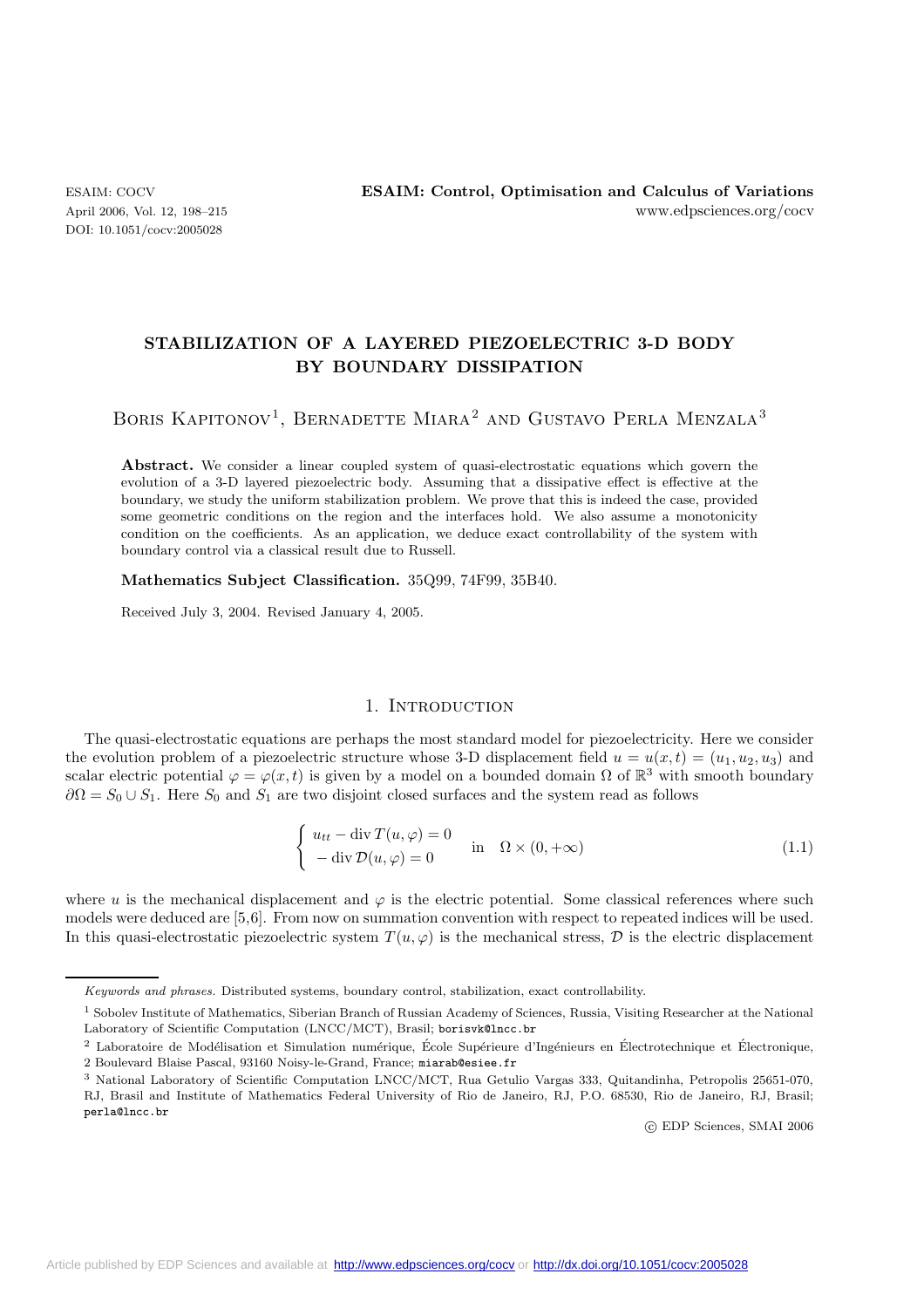and  $T$  and  $D$  satisfy the constitutive equations

$$
T^{ij}(u,\varphi) = c_{ijk\ell} \,\varepsilon_{k\ell}(u) + e_{kij} \frac{\partial \varphi}{\partial x_k}
$$

$$
\mathcal{D}^i(u,\varphi) = -e_{ik\ell} \,\varepsilon_{k\ell}(u) + d_{ij} \frac{\partial \varphi}{\partial x_j}
$$

where the stress tensor  $T = (T^{ij})$  and the electric displacement  $\mathcal{D} = (\mathcal{D}^i)$  are related to the linearized deformation tensor  $\varepsilon(u) = (\varepsilon_{ij}(u))$  whose components are given by  $\varepsilon_{k\ell}(u) = \frac{1}{2} \left( \frac{\partial u^{\ell}}{\partial x_k} + \frac{\partial u^k}{\partial x_\ell} \right)$  . The 4th-order elasticity tensor  $(c_{ijk}\ell)$  is symmetric and positive, the 3rd-order coupling tensor  $(e_{kij})$  is symmetric and the 2nd-order dielectric tensor  $(d_{ij})$  is symmetric and positive.

In this article we prefer to rewrite the coupled system (1.1) in a more convenient form which will make more transparent our discussion of the so-called transmission problem. Let  $A_i = [e_{k\ell i}], D(x)=[d_{k\ell}(x)]$  and  $A_{ij} = [a_{k\ell}^{ij}]$  be  $3 \times 3$  matrices where  $a_{k\ell}^{ij}$  is given by

$$
a_{kh}^{ij} = (1 - \delta_{ih}\delta_{jk})c_{ikjh} + \delta_{ik}\delta_{jh}c_{ihjk}
$$

where  $\delta_{ij}$  denotes the standard Kronecker delta. In these notations we have that

$$
\operatorname{div}\left\{A_{k}\frac{\partial u}{\partial x_{k}}\right\} = \frac{\partial}{\partial x_{i}}\left\{e_{ik\ell}\varepsilon_{k\ell}(u)\right\}
$$

$$
\frac{\partial}{\partial x_{i}}\left\{A_{i}^{*}\nabla\varphi\right\} = \frac{\partial}{\partial x_{j}}\left\{e_{k1j}\frac{\partial\varphi}{\partial x_{k}}, e_{k2j}\frac{\partial\varphi}{\partial x_{k}}, e_{k3j}\frac{\partial\varphi}{\partial x_{k}}\right\}
$$

and

$$
\frac{\partial}{\partial x_i} \left\{ A_{ij} \frac{\partial u}{\partial x_j} \right\} = \frac{\partial}{\partial x_j} \{c_{1jkh} \varepsilon_{kh}(u), c_{2jkh} \varepsilon_{kh}(u), c_{3jkh} \varepsilon_{kh}(u) \}
$$

where  $\nabla$  denotes the (spatial) usual gradient operator.

Using the above notation we rewrite system (1.1) in the form

$$
\left\{ u_{tt} - \frac{\partial}{\partial x_i} \left\{ A_{ij} \frac{\partial u}{\partial x_j} + A_i^* \nabla \varphi \right\} = 0 \right\}
$$
 (1.2)

$$
\left\{ \operatorname{div} \left\{ A_k \frac{\partial u}{\partial x_k} - D \nabla \varphi \right\} = 0 \right\} \tag{1.3}
$$

in  $\Omega \times (0, +\infty)$ . In (1.2)  $A_i^*$  denotes the adjoint of  $A_i$ . As we mentioned above we are concerned with a<br>transmission problem associated with system (1.2) (1.3); we assume that the bounded density  $\Omega = \mathcal{O} \setminus \overline{\mathcal$ transmission problem associated with system (1.2)–(1.3): we assume that the bounded domain  $\Omega = \mathcal{O}_0 \setminus \overline{\mathcal{O}}_1$ where  $\mathcal{O}_0$  and  $\mathcal{O}_1$  are open bounded domains with  $\overline{\mathcal{O}}_1 \subset \mathcal{O}_0$  where  $\overline{\mathcal{O}}_1$  denotes the closure of  $\mathcal{O}_1$ ,  $\partial\mathcal{O}_0 = S_0$ and  $\partial \mathcal{O}_1 = S_1$ . Let us fix an integer  $n > 1$  and  $k = 1, 2, ..., n$ . For each k, let  $B_k$  be an open subset with smooth boundary and such that  $\mathcal{O}_1 \subset B_k \subset \mathcal{O}_0$ ,  $B_k \subset B_{k+1}$ . We set  $\Omega_0 = B_1 \setminus \mathcal{O}_1$  and  $\Omega_k = B_{k+1} \setminus B_k$  for  $k = 1, 2, \ldots, n - 1$ . Also  $\Omega_n = \mathcal{O}_0 \backslash \overline{B}_n$ .

We consider problem  $(1.2)$ – $(1.3)$  with initial conditions

$$
u(x,0) = u_0(x), \quad u_t(x,0) = u_1(x) \tag{1.4}
$$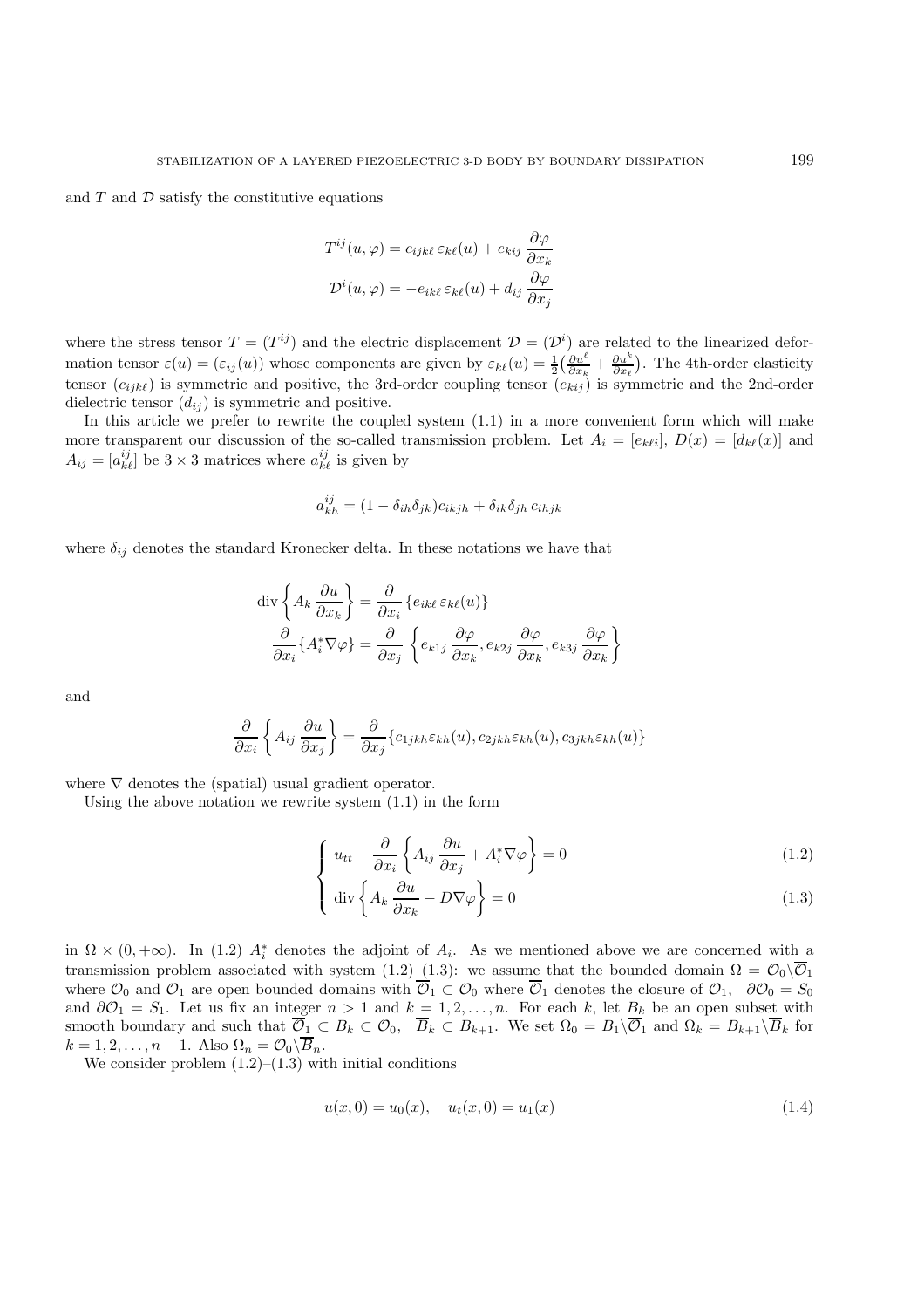$$
S_0 \leq \underbrace{\sqrt{\frac{S_1^2}{S_1^2} \cdot \sum \frac{1}{S_2^2} \cdot \sum \frac{1}{S_3^2}}}_{\subseteq R^3} \cdot \underbrace{\mathbb{E} R^3}
$$

FIGURE 1.  $n = 1$ .



FIGURE 2.  $n = 3$ .

and boundary conditions

$$
\begin{cases}\n\left(A_{ij}\frac{\partial u}{\partial x_j} + A_i^* \nabla \varphi\right) \eta_i + \alpha(x)u_t = 0 \quad \text{on} \quad S_0 \times [0, +\infty) \\
\varphi = 0 \quad \text{on} \quad S_0 \times [0, +\infty) \\
\left(\begin{array}{cc} A, & \partial u \\ C, & D \nabla u \end{array}\right) \bullet x = 0 \quad \text{on} \quad S, \times [0, +\infty)\n\end{cases} \tag{1.5}
$$

$$
\begin{cases} \left( A_k \frac{\partial u}{\partial x_k} - D \nabla \varphi \right) \bullet \eta = 0 & \text{on} \quad S_1 \times [0, +\infty) \\ u = 0 & \text{on} \quad S_1 \times [0, +\infty). \end{cases}
$$
 (1.6)

From now on the dot  $\bullet$  denotes the usual inner product in  $\mathbb{R}^3$ .

Finally we require the transmission conditions

$$
\left[D^{(m-1)}\nabla\varphi^{(m-1)} - A_i \frac{\partial u^{(m-1)}}{\partial x_i}\right] \bullet \eta = \left[D^{(m)}\nabla\varphi^{(m)} - A_i \frac{\partial u^{(m)}}{\partial x_i}\right] \bullet \eta \tag{1.7}
$$

$$
u^{(m-1)} = u^{(m)}, \quad \varphi^{(m-1)} = \varphi^{(m)}
$$
\n(1.8)

$$
\left[A_{ij}^{(m-1)}\frac{\partial u^{(m-1)}}{\partial x_j} + A_i^* \nabla \varphi^{(m-1)}\right] \eta_i = \left[A_{ij}^{(m)}\frac{\partial u^{(m)}}{\partial x_j} + A_i^* \nabla \varphi^{(m)}\right] \eta_i.
$$
 (1.9)

All these transmission conditions should hold at the interfaces  $\Gamma_m \times [0, +\infty)$ ,  $m = 1, 2, ..., n$ . From here on  $\eta = (\eta_1, \eta_2, \eta_3)$  will always denote the unit normal vector pointing the exterior of  $B_m$  or  $\Omega$  and  $D^{(m)}$ ,  $A_{ij}^{(m)}$ ,  $\varphi^{(m)}$  or  $u^{(m)}$  are the restrictions of the corresponding matrices or functions on  $\Omega_m$ .

Figures 1 and 2 illustrate simple such situations when  $n = 1$  or  $n = 3$ .

The aim of this work is to show that under suitable assumptions on the elastic and dielectric tensors such as symmetry, coercivity and monotonicity as well as symmetry of the coupling tensor given in Hypothesis 1 and Hypotesis 3 together with geometrical assumptions given in Hypothesis 2 a result on uniform stabilization holds (Th. 3.1). As an application, we deduce a controllability result given in Theorem 4.1.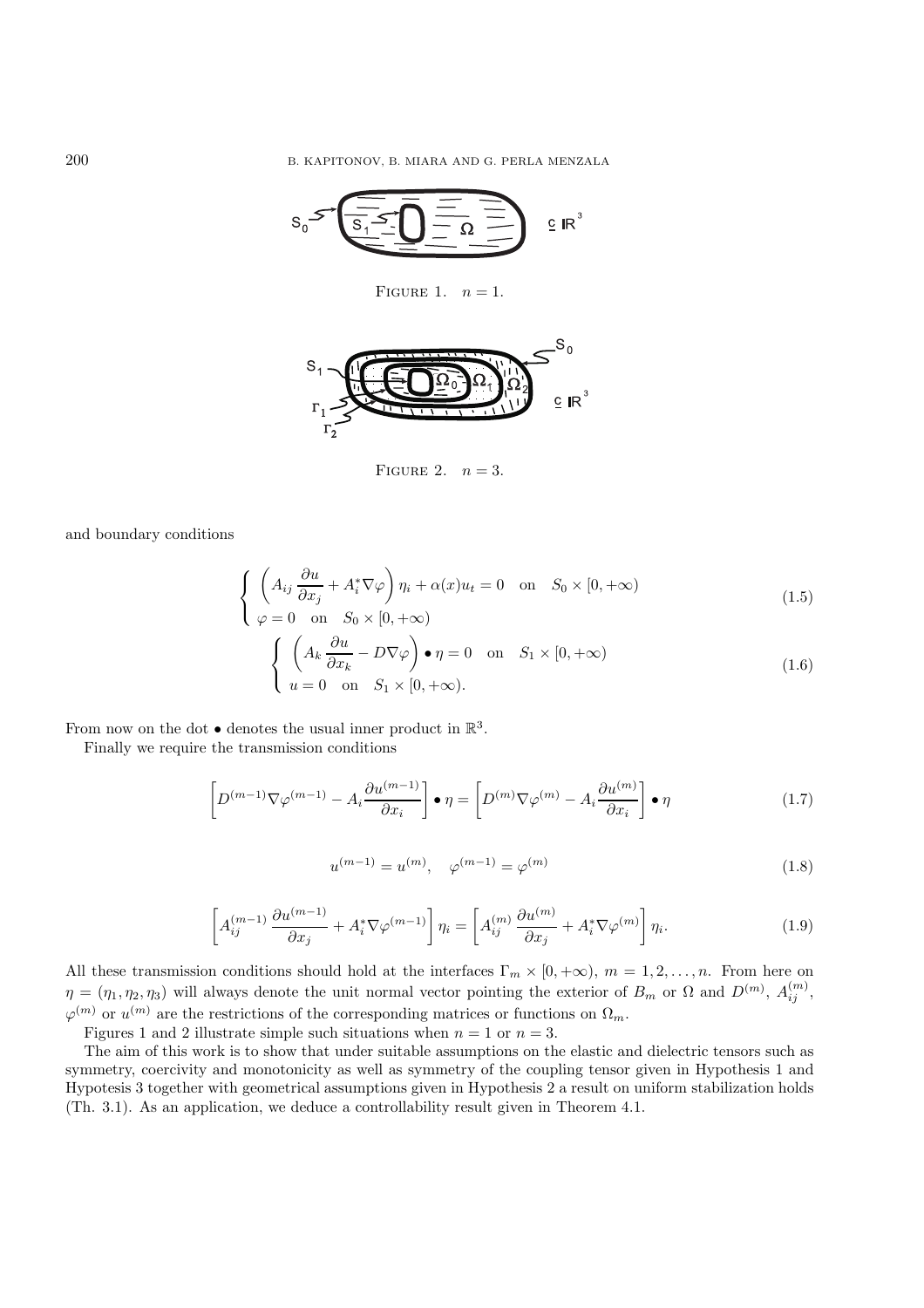In order to mention the main result of this paper we give the assumptions on the coefficients or the matrices in problem  $(1.2)$ – $(1.9)$ :

#### **Hypothesis 1.**

1) We assume that the coefficients  $c_{ijk\ell}$  and  $d_{ij}$  (which are the cartesian components of the piezoelectric and electric permitivity tensors respectively) are  $L^{\infty}(\Omega)$  and satisfy the following assumptions  $c_{ijk\ell} = c_{k\ell ij} = c_{jik\ell}, \quad d_{ij} = d_{ji}$ 

 $d_{ij}\xi_j\xi_i \geq d_0|\xi|^2$  for some  $d_0 > 0$  and any vector  $\xi = (\xi_1, \xi_2, \xi_3) \in \mathbb{R}^3$ 

 $c_{ijk\ell} \lambda_{k\ell} \lambda_{ij} \geq c_0 \lambda_{ij} \lambda_{ij}$  for some  $c_0 > 0$  and any real symmetric tensor  $[\lambda_{ij}]$  of order 3.

2) The  $3 \times 3$  matrices  $A_{ij}(x) = [a_{k\ell}^{ij}(x)]$  (which satisfy  $A_{ij}^* = A_{ji}$  due to the symmetry of  $c_{ijk\ell}$ ) are such that that

$$
A_{ij} r_j \bullet r_i \geq c_1 \sum_{i=1}^3 |r_i|^2
$$

for some  $c_1 > 0$  and any vector  $r_i = (r_i^1, r_i^2, r_i^3) \in \mathbb{R}^3$ .<br>The matrices  $A_i = [c_{i,j}]_i$  of constant matrices with

3) The matrices  $A_i = [e_{k\ell i}]_{3\times 3}$  are constant matrices with  $e_{k\ell i} = e_{k i \ell}$ ,  $D = [d_{k\ell}(x)]$  with  $d_{ij} = d_{ij}(x)$  as well as  $c_{ijk\ell} = c_{ijk\ell}(x)$  are piecewise constant functions which lose continuity only on  $\Gamma_1, \Gamma_2, \ldots, \Gamma_n$ . 4)  $\alpha(x) > 0 \quad \forall x \in S_0, \quad \alpha \in C(S_0).$ 

**Observation 1.** For a linear material with Saint-Venant Kirchhoff mechanic behaviour the terms  $c_{ijkh}$  are given by

$$
c_{ijkh} = \lambda \, \delta_{ij} \delta_{kh} + \mu (\delta_{ik} \delta_{jh} + \delta_{ih} \delta_{jk})
$$

where  $\lambda$  and  $\mu$  are constants such that  $\lambda + \mu > 0$  and  $\mu > 0$ . In this situation, item 2) of Hypothesis 1 holds with the constant  $c_1 = \mu$ . In fact, in this case

$$
A_{ij} v_j \bullet v_i = (\lambda + \mu) \left( \sum_{i=1}^3 v_i^i \right)^2 + \mu \sum_{i,j=1}^3 (v_i^j)^2 \ge \mu \sum_{i=1}^3 |v_i|^2.
$$

Assuming Hypothesis 1, we consider the total energy of the structure  $E(t)$  associated with problem  $(1.2)$ – $(1.9)$ is given by

$$
E(t) = \sum_{m=0}^{n} \int_{\Omega_m} \left\{ |u_t^{(m)}|^2 + A_{ij}^{(m)} \frac{\partial u^{(m)}}{\partial x_j} \bullet \frac{\partial u^{(m)}}{\partial x_i} + D^{(m)} \nabla \varphi^{(m)} \bullet \nabla \varphi^{(m)} \right\} dx.
$$
 (1.10)

Formal calculations show that for every (smooth) solution of problem  $(1.2)$ – $(1.9)$  the following identity holds

$$
\frac{dE}{dt} + 2 \int_{S_0} \alpha(x) |u_t|^2 d\Gamma = 0 \qquad \forall t \ge 0
$$
\n(1.11)

where the integral  $\int_{S_0} \alpha |u_t|^2 d\Gamma$  means the surface integral of  $\alpha |u_t|^2$  over the surface  $S_0$ .

Observe that when the structure is totally clamped, that is, when  $S_1 = \partial \Omega$  then the energy is constant along a trajectory. This case was considered by Miara in [14]. The main result of this article shows that the total energy given by (1.10) decays exponentially to zero as  $t \to +\infty$  provided suitable geometric conditions are imposed on  $\Omega$  and  $\Gamma_m$  and monotonicity assumptions on the coefficients of the system. The need for the above requirements were already noticed by Lions in [13] in the treatment of certain transmission problems. Later on, Lagnese [10] also used those type of assumptions to prove controllability results for a class of second order hyperbolic problems.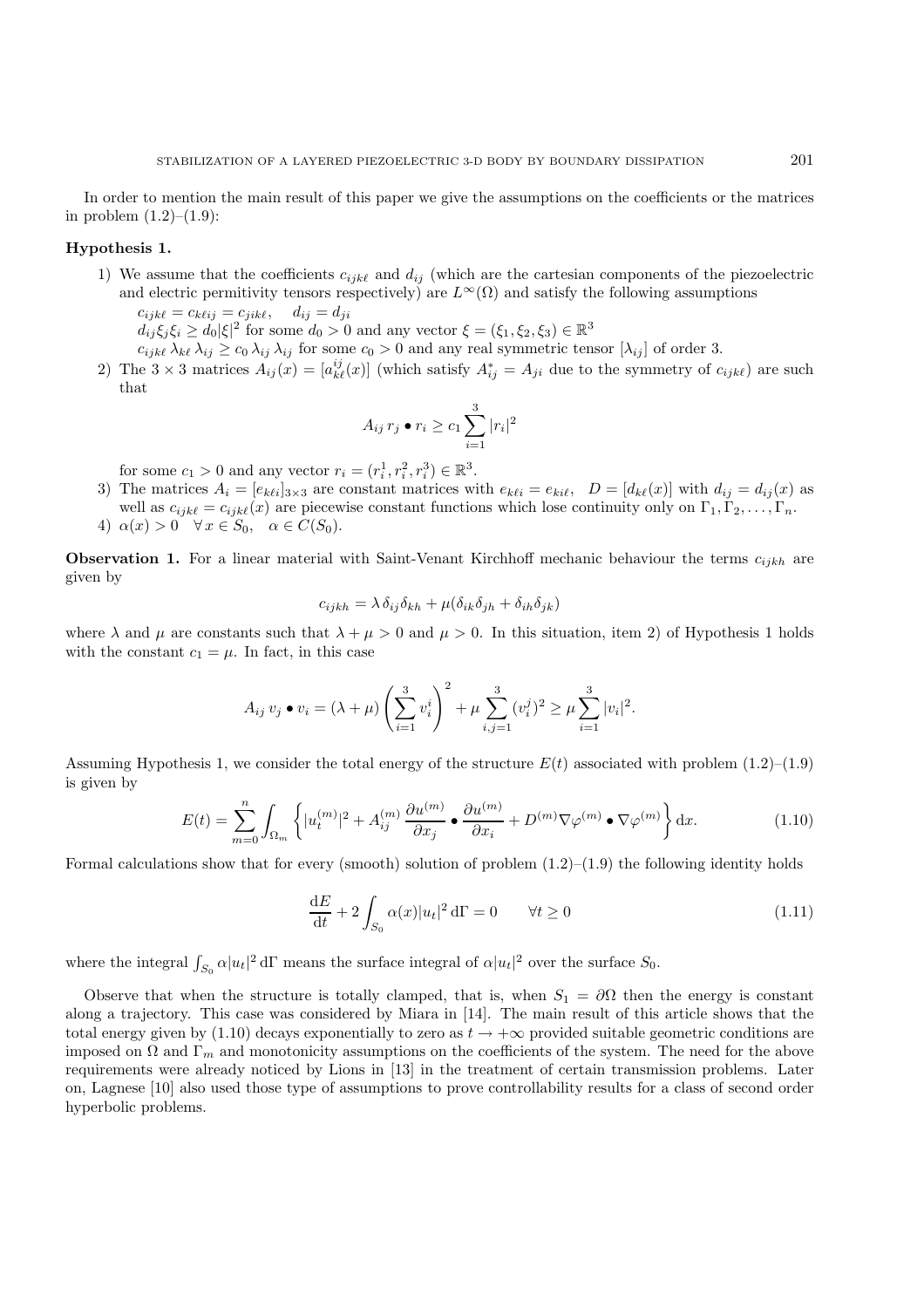Results on control or stabilization of physical systems are quite important specially in the case of systems driven by coupled equations like thermo-elasticity (see [11]) or magneto-elasticity (see [4]). For those models be may mention other approaches such as microlocal techniques. An easy way to check whether our monotonicity conditions (see Hypothesis 3) are optimal or not would be to consider the case when there is no interaction in the piezoelectric system (that is when  $A_i = 0$ ). In this case the potential  $\varphi$  has to be zero and u satisfies a wave-like equation that may be chosen to be a scalar wave equation including boundary dissipation. It is well known (and follows from [10]) that in this situation Hypothesis 3 is optimal. In the general case, that is when the coupling tensor  $(e_{ijk})$  does not vanish, the optimality of Hypothesis 3 would require further study.

There are a large number of contributions concerning piezoelectric equations and/or quasi-electrostatic equations (see [1, 14] and the references therein). However, as far as we know, a transmission problem for such class of equations was treated only for similar systems (see [7, 10] and the references therein). Uniform stabilization results for model  $(1.2)$ – $(1.9)$  are interesting while studying exact controllability because give us an explicit expression of the feedback control instead of the difficult computation of an exact control.

In a forthcoming article [8] we consider the case when no dissipation is included (that is, when  $\alpha \equiv 0$ ). In that case we obtain a "boundary observation" inequality and use the HUM to solve the exact controllability problem.

Let us briefly describe the sections of this paper: Solvability of the initial boundary value problem  $(1.2)$ – $(1.9)$ in the appropriate class of functions is outlined in Section 2. This is done *via* semigroup theory. In Section 3 we prove the exponential decay of the energy *via* the multiplier method. At this point, we needed to assume suitable geometric conditions on  $\Omega$ , the interfaces  $\Gamma_m$  as well as monotonicity assumptions on the coefficients of the system.

We use standard notations, for example  $H^r(\Omega)$  or  $H^s(\partial\Omega)$  will denote the Sobolev spaces of order r and s on  $\Omega$  and  $\partial\Omega$  respectively. The norm of a vector  $v \in \mathbb{R}^3$  will be denote by |v|. Given a real-valued function q the notation  $\int_S g d\Gamma$  means "the surface integral of g over the surface  $S$ ".

### 2. Well-posedness

In this section we outline the function spaces where the solution pair  $\{u, \varphi\}$  of problem (1.2)–(1.9) is considered. In order to obtain the main results in the next section it is sufficient to work with smooth solutions.

Let  $\Omega$  be a bounded region as in the introduction. In  $\Omega$  we consider the following problem

$$
\begin{cases}\n\text{div}(D\nabla\varphi) = \text{div}\,F & \text{in} \quad \Omega_m & m = 0, 1, \dots, n \\
\varphi = 0 & \text{on} \ S_0, \ D\nabla\varphi \bullet \eta = F \bullet \eta \text{ on } S_1\n\end{cases}
$$
\n(2.1)\n
$$
\begin{cases}\n\text{div}(D\nabla\varphi) = \text{div}\,F & \text{in} \quad n = 0, 1, \dots, n \\
\text{div}(\varphi) = 0 & \text{in} \quad n = 1, 2, \dots, n\n\end{cases}
$$
\n(2.2)

$$
\varphi = 0 \text{ on } S_0, D\nabla\varphi \bullet \eta = F \bullet \eta \text{ on } S_1 \tag{2.2}
$$

$$
\varphi^{(m-1)} = \varphi^{(m)} \quad \text{on} \quad \Gamma_m, \ m = 1, 2, \dots, n \tag{2.3}
$$

$$
D^{(m-1)}\nabla\varphi^{(m-1)} \bullet \eta - D^{(m)}\nabla\varphi^{(m)} \bullet \eta = F^{(m-1)} \bullet \eta - F^{(m)} \bullet \eta \text{ on } \Gamma_m
$$
 (2.4)

$$
\begin{cases} D^{(m-1)}\nabla\varphi^{(m-1)} \bullet \eta - D^{(m)}\nabla\varphi^{(m)} \bullet \eta = F^{(m-1)} \bullet \eta - F^{(m)} \bullet \eta \text{ on } \Gamma_m \\ m = 1, 2, \dots, n \end{cases}
$$

where  $F = (F_k)$  is a given function belonging to  $[H^1(\Omega_m)]^3$ . By elliptic theory, there exists a unique solution  $\varphi$ of (2.1)–(2.4) which we denote by  $\varphi = \beta(F)$ . Denote by X the real Hilbert space of pairs  $\{u, v\}$  of threecomponent vector-valued functions such that  $v^{(m)} \in [L^2(\Omega_m)]^3$ ,  $u^{(m)} \in [H^2(\Omega_m)]^3$  and  $u = 0$  on  $S_1$ . The inner product in  $X$  is given by

$$
\langle W, W_1 \rangle_X = \sum_{m=0}^n \int_{\Omega_m} \left\{ v_1 \bullet v_2 + A_{ij} \frac{\partial u_1}{\partial x_j} \bullet \frac{\partial u_2}{\partial x_i} + + D \nabla \beta \left( A_k \frac{\partial u_1}{\partial x_k} \right) \bullet \nabla \beta \left( A_k \frac{\partial u_2}{\partial x_k} \right) \right\} dx
$$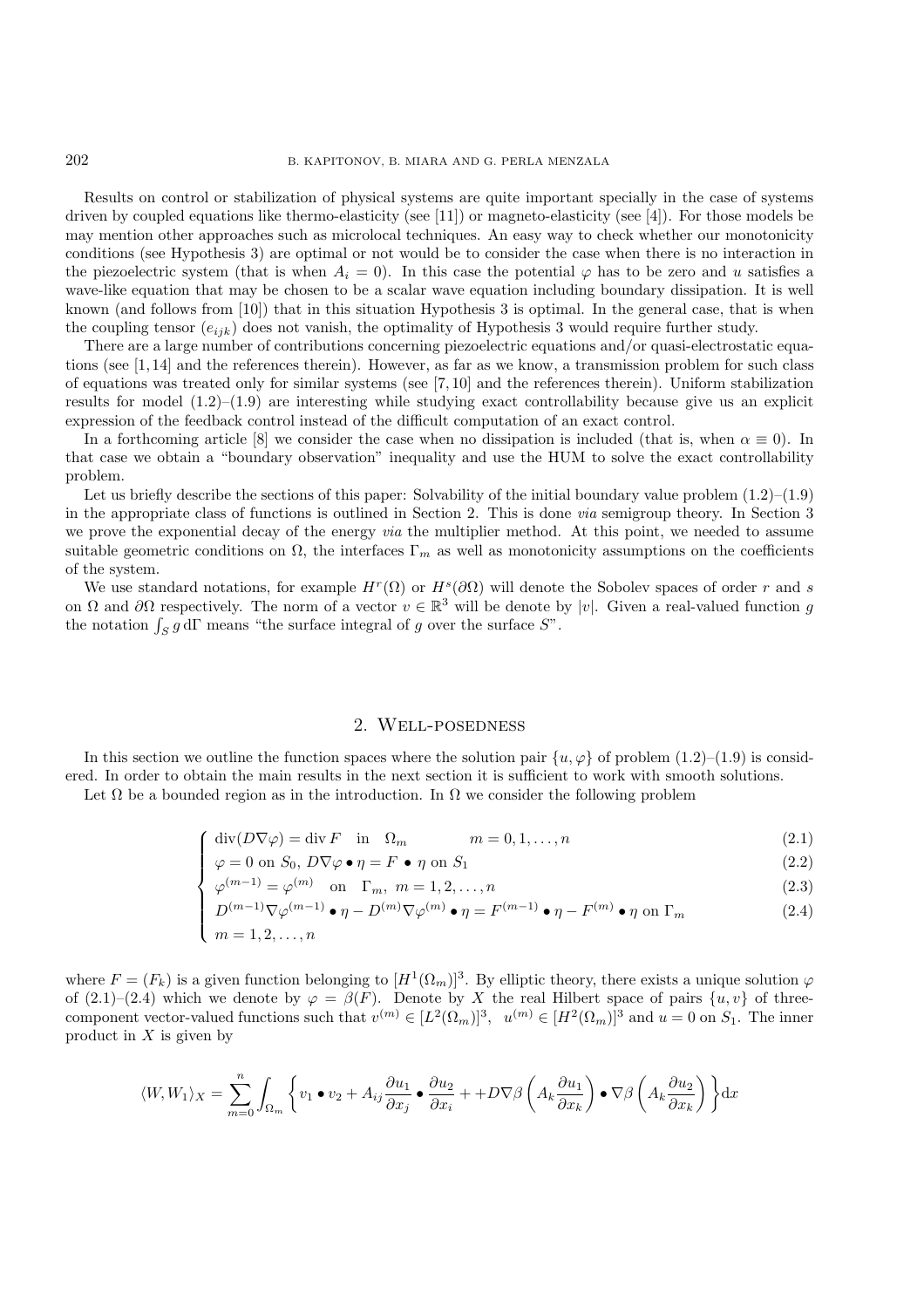whenever  $W = (u_1, v_1)$  and  $W_1 = (u_2, v_2)$  belong to X. We will denote by  $|| \cdot ||_X$  the norm in X. In X we define the unbounded operator A with domain  $\widetilde{\mathcal{D}}(\mathcal{A})$  which consists of all the elements  $(u, v) \in X$  such that

$$
\begin{cases}\nv^{(m)} \in [H^{1}(\Omega_{m})]^{3}, \quad v|_{S_{1}} = 0 \\
\left[A_{ij}\frac{\partial u}{\partial x_{j}} + A_{i}^{*}\nabla\beta\left(A_{k}\frac{\partial u}{\partial x_{k}}\right)\right]\eta_{i} + \alpha v = 0 \text{ on } S_{0} \\
u^{(m-1)} = u^{(m)}, \quad v^{(m-1)} = v^{(m)} \text{ on } \Gamma_{m} \\
A_{ij}^{(m-1)}\frac{\partial u^{(m-1)}}{\partial x_{j}} + A_{i}^{*}\nabla\beta\left(A_{k}\frac{\partial u^{(m-1)}}{\partial x_{k}}\right)\eta_{i} \\
= A_{ij}^{(m)}\frac{\partial u^{(m)}}{\partial x_{j}} + A_{i}^{*}\nabla\beta\left(A_{k}\frac{\partial u^{(m)}}{\partial x_{k}}\right)\eta_{i} \text{ on } \Gamma_{m}\n\end{cases} \tag{2.5}
$$

 $m = 1, 2, \ldots, n$ . In the domain of A, the operator is given by

$$
\mathcal{A}(u,v) = \left(v, \frac{\partial}{\partial x_i} \left\{ A_{ij} \frac{\partial u}{\partial x_j} + A_i^* \nabla \beta \left( A_k \frac{\partial u}{\partial x_k} \right) \right\} \right).
$$

**Lemma 1.** *Assume Hypothesis 1 given in the introduction, then the operator* A *is dissipative, that is*  $\langle \mathcal{A}(W), W \rangle_X \leq 0 \quad \forall W \in \mathcal{D}(\mathcal{A}).$ 

*Proof.* Let  $W = (u, v) \in \mathcal{D}(\mathcal{A})$ , then

$$
\langle A(W), W \rangle_X = \left\langle \left( v, \frac{\partial}{\partial x_i} \left\{ A_{ij} \frac{\partial u}{\partial x_j} + A_i^* \nabla \beta \left( A_k \frac{\partial u}{\partial x_k} \right) \right\} \right), (u, v) \right\rangle_X
$$
  

$$
= \sum_{m=0}^n \int_{\Omega_m} \left[ \left( \frac{\partial}{\partial x_i} \left\{ A_{ij} \frac{\partial u}{\partial x_j} + A_i^* \nabla \beta \left( A_k \frac{\partial u}{\partial x_k} \right) \right\} \right) \bullet v
$$
  

$$
+ A_{ij} \frac{\partial v}{\partial x_j} \bullet \frac{\partial u}{\partial x_i} + D \nabla \beta \left( A_k \frac{\partial v}{\partial x_k} \right) \bullet \nabla \beta \left( A_k \frac{\partial u}{\partial x_k} \right) \right] dx.
$$
 (2.6)

Using the boundary and interface conditions we get

$$
\sum_{m=0}^{n} \int_{\Omega_m} \left[ \left( \frac{\partial}{\partial x_i} \left\{ A_{ij} \frac{\partial u}{\partial x_j} + A_i^* \nabla \beta \left( A_k \frac{\partial u}{\partial x_k} \right) \right\} \right) \bullet v \, dx = - \sum_{m=0}^{n} \int_{\Omega_m} A_{ij} \frac{\partial u}{\partial x_j} \bullet \frac{\partial v}{\partial x_i} dx - \sum_{m=0}^{n} \int_{\Omega_m} A_i^* \nabla \beta \left( A_k \frac{\partial u}{\partial x_k} \right) \bullet \frac{\partial v}{\partial x_i} dx - \int_{S_0} \alpha |v|^2 d\Gamma. \tag{2.7}
$$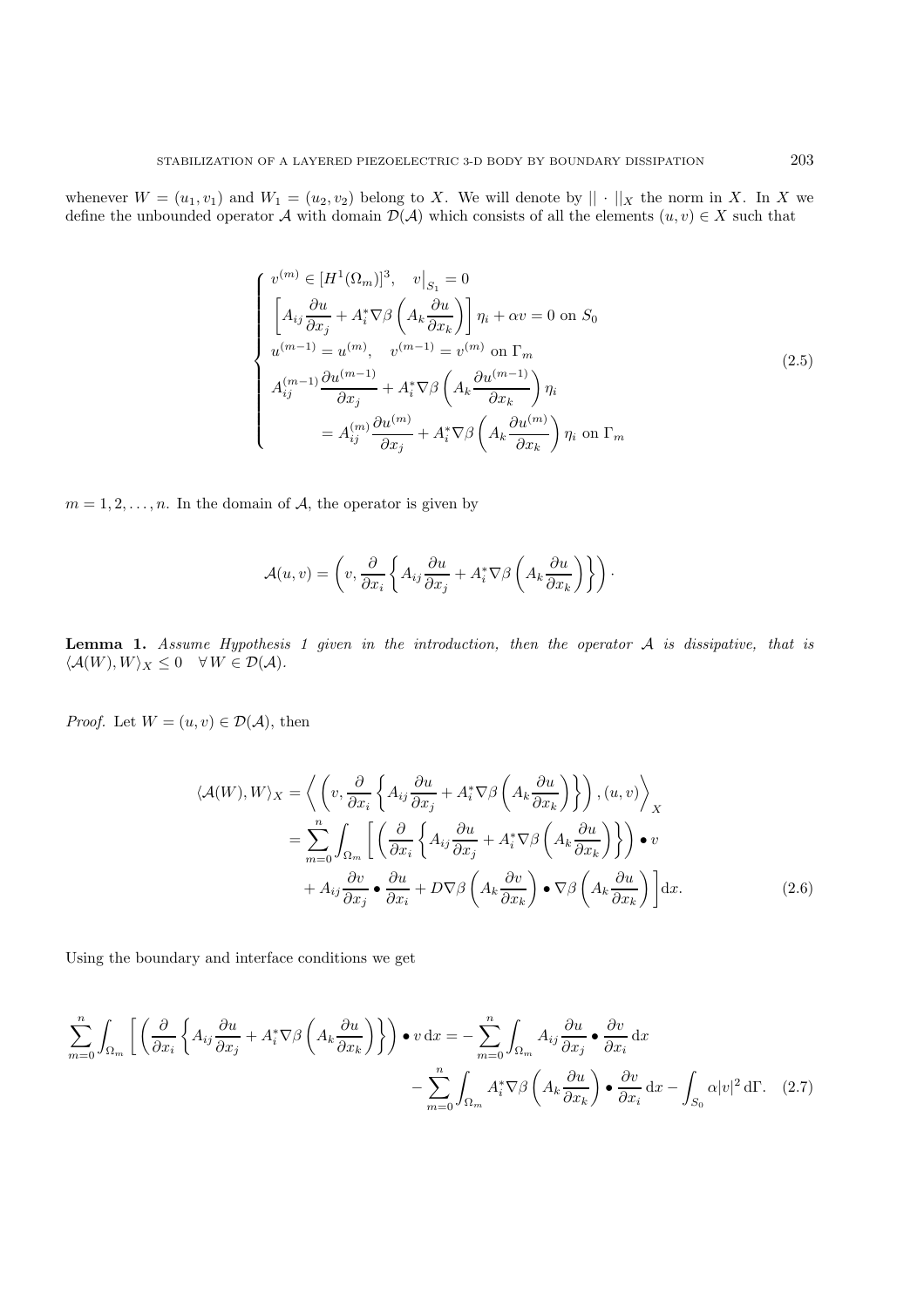Observe that the following identities are valid

$$
\sum_{m=0}^{n} \int_{\Omega_{m}} \left\{ D \nabla \beta \left( A_{k} \frac{\partial v}{\partial x_{k}} \right) \bullet \nabla \beta \left( A_{k} \frac{\partial u}{\partial x_{k}} \right) - A_{i}^{*} \nabla \beta \left( A_{k} \frac{\partial u}{\partial x_{k}} \right) \bullet \frac{\partial v}{\partial x_{i}} \right\} dx
$$
\n
$$
= \sum_{m=0}^{n} \int_{\Omega_{m}} \left( \nabla \beta \left( A_{k} \frac{\partial u}{\partial x_{k}} \right) \bullet \left( D \nabla \beta \left( A_{k} \frac{\partial v}{\partial x_{k}} \right) - A_{k} \frac{\partial v}{\partial x_{k}} \right) \right] dx
$$
\n
$$
= \sum_{m=1}^{n} \int_{\Gamma_{m}} \beta \left( A_{k} \frac{\partial u}{\partial x_{k}} \right) \left\{ D^{(m-1)} \nabla \beta^{(m-1)} \left( A_{k} \frac{\partial v}{\partial x_{k}} \right) - A_{k} \frac{\partial v^{(m-1)}}{\partial x_{k}} \right\} \bullet \eta d\Gamma
$$
\n
$$
- \sum_{m=1}^{n} \int_{\Gamma_{m}} \left[ D^{(m)} \nabla \beta^{(m)} \left( A_{k} \frac{\partial v}{\partial x_{k}} \right) - A_{k} \frac{\partial v}{\partial x_{k}} \right] \bullet \eta d\Gamma
$$
\n
$$
+ \int_{S_{1}} \beta \left( A_{k} \frac{\partial u}{\partial x_{k}} \right) \left[ D \nabla \beta \left( A_{k} \frac{\partial v}{\partial x_{k}} \right) - A_{k} \frac{\partial v}{\partial x_{k}} \right] \bullet \eta d\Gamma
$$
\n
$$
- \sum_{m=0}^{m} \int_{\Omega_{m}} \beta \left( A_{k} \frac{\partial u}{\partial x_{k}} \right) \left\{ \text{div} \left( D \nabla \beta \left( A_{k} \frac{\partial v}{\partial x_{k}} \right) \right\} - \text{div} \left( A_{k} \frac{\partial v}{\partial x_{k}} \right) \right\} dx.
$$

From  $(2.1)$ – $(2.4)$  it follows that

$$
\sum_{m=0}^{n} \int_{\Omega_m} \left\{ \left( D \nabla \beta \left( A_k \frac{\partial v}{\partial x_k} \right) \bullet \left( \nabla \beta \left( A_k \frac{\partial u}{\partial x_k} \right) \right) \right) - \left( A_i^* \nabla \beta \left( A_k \frac{\partial u}{\partial x_k} \right) \bullet \frac{\partial v}{\partial x_i} \right) \right\} dx = 0.
$$

Consequently, from  $(2.4)$ – $(2.8)$  we obtain that

$$
\langle \mathcal{A}(u,v), (u,v) \rangle_X = -\int_{S_0} \alpha |v|^2 \, d\Gamma \le 0.
$$

Now, we consider the adjoint operator  $\mathcal{A}^*$ . It can be verified that the domain of  $\mathcal{A}^*$  consists of all elements  $(u, v) \in X$  satisfying (2.5) except that we should change  $\alpha(x)$  by  $-\alpha(x)$ . For  $(u, v) \in \mathcal{D}(\mathcal{A}^*)$  we have

$$
\mathcal{A}^*(u,v) = -\left(v, \frac{\partial}{\partial x_i} \left\{ A_{ij} \frac{\partial u}{\partial x_j} + A_i^* \nabla \beta \left( A_k \frac{\partial u}{\partial x_k} \right) \right\} \right).
$$

We can verify that  $A^*$  is dissipative. Obviously A is closed and densely defined. It follows by a well known criteria (see Pazy [15], Cor. I.44) that the operator  $A$  generates a strongly continuous semigroup of contractions  $\{U(t)\}_{t\geq 0}$ . Furthermore, for  $f = (f_1, f_2) \in \mathcal{D}(\mathcal{A})$  we have

$$
\frac{\mathrm{d}}{\mathrm{d}t}U(t)f = \mathcal{A}U(t)f, \quad U(0)f = f
$$

and  $U(t)f$  is the unique (strong) solution of problem  $(1.2)$ – $(1.9)$ . Let  $f = (f_1, f_2) \in X$ ,  $f^{(n)} = (f_1^{(n)}, f_2^{(n)}) \in$  $\mathcal{D}(\mathcal{A})$  such that  $\lim_{n\to+\infty}||f-f^{(n)}||_X=0$ . Then,  $U(t)f^{(n)}$  satisfies the following identity

$$
\int_0^T \left\{ \left\langle U(t)f^{(n)}, \frac{d\psi}{dt} \right\rangle_X + \langle U(t)f^{(n)}, \mathcal{A}^*\psi \rangle_X \right\} dt = -\langle f^{(n)}, \psi(0) \rangle_X \tag{2.9}
$$

 $\Box$ 

where  $\psi \in L^2(0,T;\mathcal{D}(\mathcal{A}^*))$ ,  $\psi_t \in L^2(0,T;X)$  with  $\psi(T) = 0$ . Passing to the limit in (2.9) we obtain

$$
\int_0^T \left\{ \left\langle U(t)f, \frac{\mathrm{d}\psi}{\mathrm{d}t} \right\rangle_X + \langle U(t)f, \mathcal{A}^*\psi \rangle_X \right\} \mathrm{d}t = -\langle f, \psi(0) \rangle_X
$$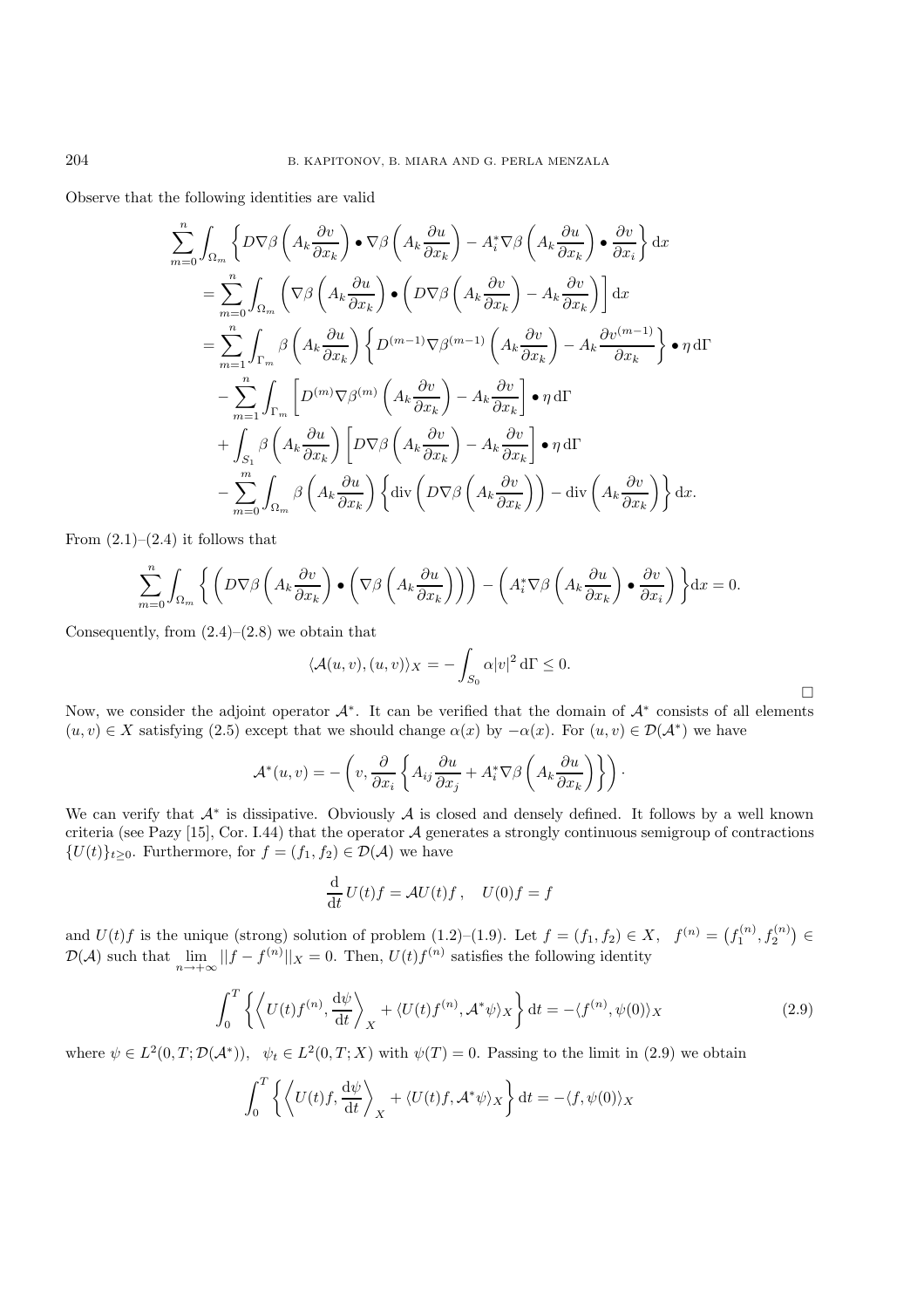$$
W_t = \mathcal{A}(W), \quad W(0) = f. \qquad \qquad \Box
$$

## 3. Stabilization

In this section we prove the boundary stabilization result. The proof is based on the theory of multipliers and it is motivated by the invariance of system  $(1.2)$ – $(1.3)$  with constant coefficients relative to the one-parameter group of dilations in all variables. A good reference for the use of this technique is Komornik's book [9]. The multipliers have to be conveniently modified in such a way the extra boundary terms appearing in the identities can be estimated by appropriate bounds. Let  $g = g(x)$  be an auxiliary scalar smooth function on  $\overline{\Omega}$  which we will choose later. Let us fix  $t_0 > 0$  and consider the multiplier  $L_1$  given by

$$
L_1 u = (t + t_0)u_t + (\nabla g \bullet \nabla)u + u \tag{3.1}
$$

where  $\nabla = \left(\frac{\partial}{\partial x_1}, \frac{\partial}{\partial x_2}, \frac{\partial}{\partial x_3}\right)$ ,

$$
\nabla g \bullet \nabla = \frac{\partial g}{\partial x_1} \frac{\partial}{\partial x_1} + \frac{\partial g}{\partial x_2} \frac{\partial}{\partial x_2} + \frac{\partial g}{\partial x_3} \frac{\partial}{\partial x_3}
$$

and  $u = (u_1, u_2, u_3)$ . Let  $L_2$  the operator

$$
L_2 \varphi = (t + t_0) \varphi \frac{\partial}{\partial t} - \nabla g \cdot \nabla \varphi.
$$
\n(3.2)

We take the inner product (in  $\mathbb{R}^3$ ) of  $L_1u$  with equation (1.2) and apply the operator  $L_2\varphi$  to equation (1.3). Since  $\{u, \varphi\}$  is a (smooth) solution of  $(1.2)$ – $(1.9)$  then adding the identities we obtain

$$
\frac{\partial F}{\partial t} = \text{div } G + \frac{\partial H_i}{\partial x_i} + J \tag{3.3}
$$

where

$$
F = (t + t_0) \left[ |u_t|^2 + A_{ij} \frac{\partial u}{\partial x_j} \bullet \frac{\partial u}{\partial x_i} + D \nabla \varphi \bullet \nabla \varphi \right] + 2 u_t \bullet \left[ (\nabla g \bullet \nabla) u + u \right]
$$
(3.4)

$$
G = 2(t + t_0)\varphi \frac{\partial}{\partial t} \left\{ D\nabla\varphi - A_k \frac{\partial u}{\partial x_k} \right\} + \nabla g D \nabla \varphi \bullet \nabla \varphi
$$
  

$$
- 2(\nabla\varphi \bullet \nabla g) D \nabla \varphi - 2\nabla g A_k \frac{\partial u}{\partial x_k} \bullet \nabla \varphi + 2(\nabla g \bullet \nabla \varphi) A_k \frac{\partial u}{\partial x_k}
$$
(3.5)

$$
H_i = 2\left\{ (t+t_0)u_t + (\nabla g \bullet \nabla)u + u \right\} \bullet \left\{ A_{ij} \frac{\partial u}{\partial x_j} + A_i^* \nabla \varphi \right\} + \frac{\partial g}{\partial x_i} \left[ |u_t|^2 - A_{pq} \frac{\partial u}{\partial x_q} \bullet \frac{\partial u}{\partial x_p} \right] \tag{3.6}
$$

and

$$
J = (\Delta g - 1) A_{ij} \frac{\partial u}{\partial x_j} \bullet \frac{\partial u}{\partial x_i} - 2 \frac{\partial^2 g}{\partial x_p \partial x_i} A_{ij} \frac{\partial u}{\partial x_j} \bullet \frac{\partial u}{\partial x_p} + (3 - \Delta g)|u_t|^2 + 2 \frac{\partial^2 g}{\partial x_i \partial x_k} d_{ij} \frac{\partial \varphi}{\partial x_j} \frac{\partial \varphi}{\partial x_k}
$$
  
+ 
$$
(1 - \Delta g) D \nabla \varphi \bullet \nabla \varphi + 2 \nabla \varphi \bullet \left\{ (\Delta g - 1) A_k \frac{\partial u}{\partial x_k} - \frac{\partial^2 g}{\partial x_i \partial x_k} A_k \frac{\partial u}{\partial x_i} - \left( A_k \frac{\partial u}{\partial x_k} \bullet \nabla \right) \nabla g \right\}.
$$
 (3.7)

**Observation 2.** If we consider  $g(x) = \frac{1}{2} |x - x_0|^2$  for some fixed  $x_0 \in \mathbb{R}^3$  then  $J \equiv 0$ . In this case (3.3) will be a conservation law. However, due to the expressions of G and  $H_i$  we would require to have a definite sign for  $\frac{\partial g}{\partial \eta}$ .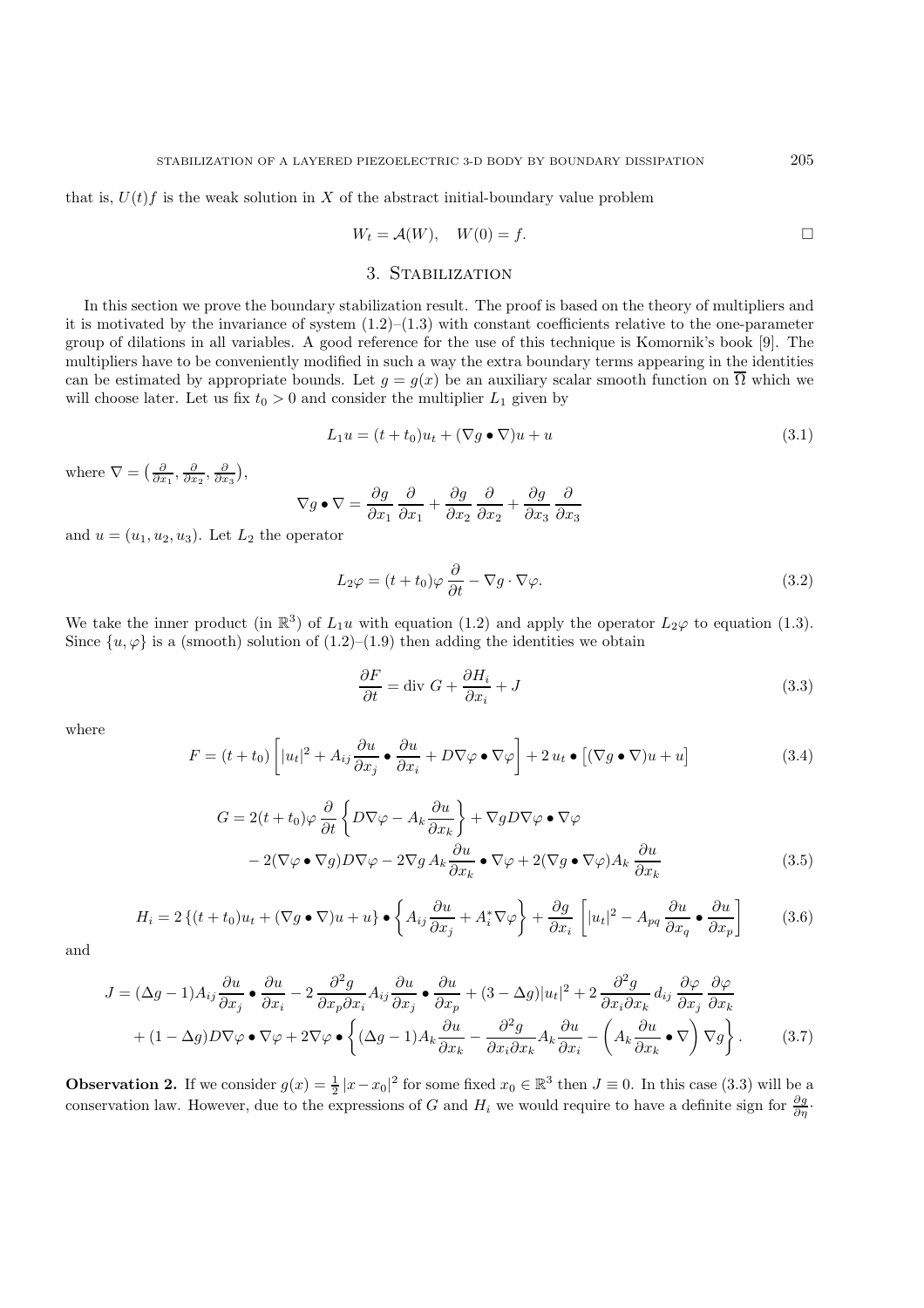Thus, later on we will choose g as an "small" perturbation of  $\frac{1}{2}|x-x_0|^2$ . Let  $\{u, \varphi\}$  be a smooth solution of (1.2)–(1.9). Integration over  $\Omega_m \times (0,T)$  of identity (3.3) and summation over m implies that

$$
(T+t_0)E(T) + 2\sum_{m=0}^{n} \int_{\Omega_m} u_t^{(m)} \bullet \left\{ (\nabla g \bullet \nabla) u^{(m)} + u^{(m)} \right\} dx \Big|_{t=0}^{t=T} = t_0 E(0) + \sum_{m=1}^{n} \int_0^T \int_{\Gamma_m} (\mathbf{V}_{m-1} - \mathbf{V}_m) d\Gamma dt + \int_0^T \int_{S_0} \mathbf{V}_n d\Gamma dt + \int_0^T \int_{S_1} \mathbf{V}_0 d\Gamma dt + \sum_{m=0}^{n} \int_0^T \int_{\Omega_m} J_m(x, t) dx dt
$$
(3.8)

where  $E(t)$  is given by (1.10),  $J_m = J_m(u, \varphi, g)$  denotes the restriction of J (in (3.7)) to the region  $\Omega_m$  and

$$
V_m = 2\left\{ (t+t_0)u_t^{(m)} + (\nabla g \bullet \nabla)u^{(m)} + u^{(m)} \right\} \bullet \left\{ \left( A_{ij}^{(m)} \frac{\partial u^{(m)}}{\partial x_j} + A_i^* \nabla \varphi^{(m)} \right) \eta_i \right\}
$$
  
+  $\frac{\partial g}{\partial \eta} \left( |u_t^{(m)}|^2 - A_{pq}^{(m)} \frac{\partial u^{(m)}}{\partial x_q} \bullet \frac{\partial u^{(m)}}{\partial x_p} \right)$   
+  $\frac{\partial g}{\partial \eta} D^{(m)} \nabla \varphi^{(m)} \bullet \nabla \varphi^{(m)} + 2(t+t_0) \varphi^{(m)} \left( D^{(m)} \nabla \varphi_t^{(m)} - A_k \frac{\partial^2 u^{(m)}}{\partial x_k \partial t} \right) \bullet \eta$   
-  $2(\nabla \varphi^{(m)} \bullet \nabla g) \left( D^{(m)} \nabla \varphi^{(m)} - A_k \frac{\partial u^{(m)}}{\partial x_k} \right) \bullet \eta - 2 \frac{\partial g}{\partial \eta} \left( A_k \frac{\partial u^{(m)}}{\partial x_k} \bullet \nabla \varphi^{(m)} \right).$  (3.9)

Here  $\frac{\partial g}{\partial \eta}$  denotes the normal derivative of g at  $x \in \Gamma_m$  (or  $S_0$ ,  $S_1$ ). Next lemma tell us that the differences  $V_{m-1} - V_m$  will have "good" sign if we choose g conveniently and assume a monotonicity condition on  $\{A_{ij}^{(m)}\}$ and  $\{D^{(m)}\}$ :

**Lemma 2.** Let  $\{u, \varphi\}$  be a smooth solution of (1.2)–(1.9). Then, the identity

$$
V_{m-1} - V_m = -\frac{\partial g}{\partial \eta} \left\{ \left( A_{ij}^{(m-1)} - A_{ij}^{(m)} \right) \frac{\partial u^{(m-1)}}{\partial x_j} \bullet \frac{\partial u^{(m-1)}}{\partial x_i} + A_{ij}^{(m)} \left[ \frac{\partial u^{(m)}}{\partial x_j} - \frac{\partial u^{(m-1)}}{\partial x_j} \right] \bullet \left[ \frac{\partial u^{(m)}}{\partial x_i} - \frac{\partial u^{(m-1)}}{\partial x_i} \right] \right\}
$$

$$
+ (D^{(m)} - D^{(m-1)}) \nabla \varphi^{(m)} \bullet \nabla \varphi^{(m)} + D^{(m-1)} (\nabla \varphi^{(m-1)} - \nabla \varphi^{(m)}) \bullet (\nabla \varphi^{(m-1)} - \nabla \varphi^{(m)}) \right\} (3.10)
$$

*holds.*

*Proof.* The idea is to use the interface conditions  $(1.7)$ – $(1.9)$ . In fact, direct calculations using  $(3.9)$  and the interfaces conditions imply that

$$
V_{m-1} - V_m = 2(\nabla g \bullet \nabla)(u^{(m-1)} - u^{(m)}) \bullet \left( A_{ij}^{(m)} \frac{\partial u^{(m)}}{\partial x_j} + A_i^* \nabla \varphi^{(m)} \right) \eta_i
$$
  

$$
- \frac{\partial g}{\partial \eta} \left\{ \left( A_{pq}^{(m-1)} \frac{\partial u^{(m-1)}}{\partial x_q} \bullet \frac{\partial u^{(m-1)}}{\partial x_p} \right) - \left( A_{pq}^{(m)} \frac{\partial u^{(m)}}{\partial x_q} \bullet \frac{\partial u^{(m)}}{\partial x_p} \right) \right\}
$$
  

$$
- (D^{(m-1)} \nabla \varphi^{(m-1)} \bullet \nabla \varphi^{(m-1)}) + (D^{(m)} \nabla \varphi^{(m)} \bullet \nabla \varphi^{(m)})
$$
  

$$
+ 2 \left( A_k \frac{\partial u^{(m-1)}}{\partial x_k} \bullet \nabla \varphi^{(m-1)} \right) - 2 \left( A_k \frac{\partial u^{(m)}}{\partial x_k} \bullet \nabla \varphi^{(m)} \right) \}
$$
  

$$
- 2 \left( D^{(m)} \nabla \varphi^{(m)} - A_k \frac{\partial u^{(m)}}{\partial x_k} \right) \bullet \eta \left( \nabla g \bullet \nabla \varphi^{(m-1)} - \nabla g \bullet \nabla \varphi^{(m)} \right).
$$
 (3.11)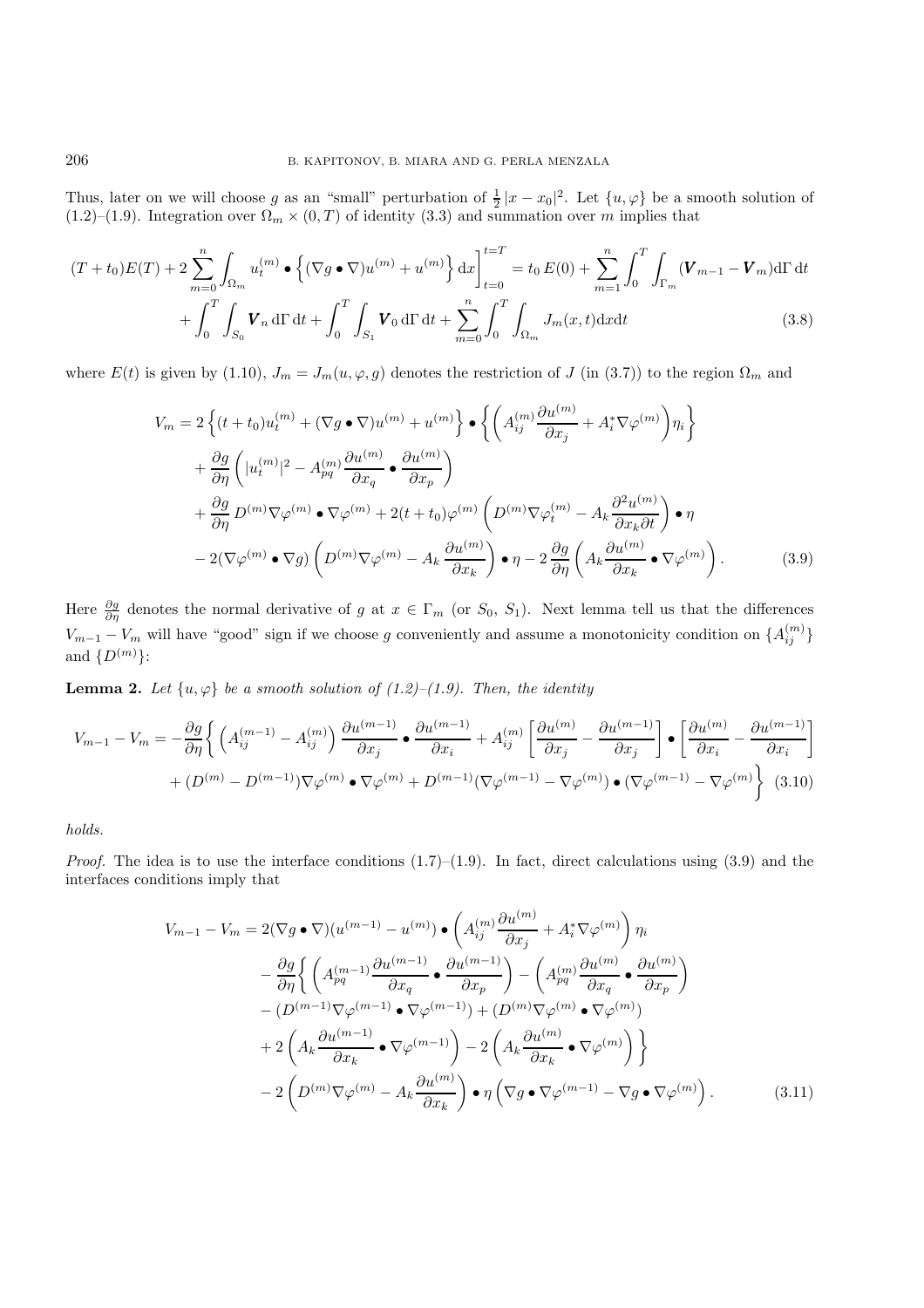Now, we use the identity

$$
(\nabla g \bullet \nabla)(u^{(m-1)} - u^{(m)}) = \frac{\partial g}{\partial x_i} \left( \frac{\partial u^{(m-1)}}{\partial x_i} - \frac{\partial u^{(m)}}{\partial x_i} \right) = \frac{\partial g}{\partial x_i} \eta_i \left( \frac{\partial u^{(m-1)}}{\partial \eta} - \frac{\partial u^{(m)}}{\partial \eta} \right) = \frac{\partial g}{\partial \eta} \left( \frac{\partial u^{(m-1)}}{\partial \eta} - \frac{\partial u^{(m)}}{\partial \eta} \right)
$$

in order to obtain

$$
2\left\{ (\nabla g \bullet \nabla)(u^{(m-1)} - u^{(m)}) \right\} \bullet \left\{ \eta_i \left( A_{ij}^{(m)} \frac{\partial u^{(m)}}{\partial x_j} + A_i^* \nabla \varphi^{(m)} \right) \right\}
$$
  
\n
$$
= 2 \frac{\partial g}{\partial \eta} \left\{ \left( \frac{\partial u^{(m-1)}}{\partial \eta} - \frac{\partial u^{(m)}}{\partial \eta} \right) \eta_i \bullet \left( A_{ij}^{(m)} \frac{\partial u^{(m)}}{\partial x_j} + A_i^* \nabla \varphi^{(m)} \right) \right\}
$$
  
\n
$$
= 2 \frac{\partial g}{\partial \eta} \left\{ \left( \frac{\partial u^{(m-1)}}{\partial x_i} - \frac{\partial u^{(m)}}{\partial x_i} \right) \bullet \left( A_{ij}^{(m)} \frac{\partial u^{(m)}}{\partial x_j} + A_i^* \nabla \varphi^{(m)} \right) \right\}
$$
  
\n
$$
= 2 \frac{\partial g}{\partial \eta} \left\{ A_{ij}^{(m)} \frac{\partial u^{(m)}}{\partial x_j} \bullet \frac{\partial u^{(m-1)}}{\partial x_i} - A_{ij}^{(m)} \frac{\partial u^{(m)}}{\partial x_j} \bullet \frac{\partial u^{(m)}}{\partial x_i}
$$
  
\n
$$
+ A_i \frac{\partial u^{(m-1)}}{\partial x_i} \bullet \nabla \varphi^{(m)} - A_i \frac{\partial u^{(m)}}{\partial x_i} \bullet \nabla \varphi^{(m)} \right\}.
$$
  
\n(3.12)

In a similar way we obtain

$$
-2\left(D^{(m)}\nabla\varphi^{(m)} - A_k \frac{\partial u^{(m)}}{\partial x_k}\right) \bullet \eta \left\{\nabla g \bullet \nabla \varphi^{(m-1)} - \nabla g \bullet \nabla \varphi^{(m)}\right\}
$$
  
\n
$$
= -2\left(D^{(m)}\nabla\varphi^{(m)} - A_k \frac{\partial u^{(m)}}{\partial x_k}\right) \bullet \eta \left\{\nabla g \bullet \eta \left(\frac{\partial \varphi^{(m-1)}}{\partial \eta} - \frac{\partial \varphi^{(m)}}{\partial \eta}\right)\right\}
$$
  
\n
$$
= 2\frac{\partial g}{\partial \eta} \left(D^{(m)}\nabla\varphi^{(m)} - A_k \frac{\partial u^{(m)}}{\partial x_k}\right) \bullet (\nabla \varphi^{(m)} - \nabla \varphi^{(m-1)})
$$
  
\n
$$
= 2\frac{\partial g}{\partial \eta} \left\{(D^{(m)}\nabla\varphi^{(m)} \bullet \nabla \varphi^{(m)}) - (D^{(m)}\nabla \varphi^{(m)} \bullet \nabla \varphi^{(m-1)})\right\}
$$
  
\n
$$
+ A_k \frac{\partial u^{(m)}}{\partial x_k} \bullet \nabla \varphi^{(m-1)} - A_k \frac{\partial u^{(m)}}{\partial x_k} \bullet \nabla \varphi^{(m)}\right\}.
$$
\n(3.13)

From  $(3.11)$ – $(3.13)$  we obtain the identity

$$
V_{m-1} - V_m = \frac{\partial g}{\partial \eta} \left\{ 2 A_{ij}^{(m)} \frac{\partial u^{(m)}}{\partial x_j} \bullet \frac{\partial u^{(m-1)}}{\partial x_i} - A_{ij}^{(m)} \frac{\partial u^{(m)}}{\partial x_j} \bullet \frac{\partial u^{(m)}}{\partial x_i} \right.- A_{ij}^{(m-1)} \frac{\partial u^{(m-1)}}{\partial x_j} \bullet \frac{\partial u^{(m-1)}}{\partial x_i} - 2 D^{(m)} \nabla \varphi^{(m)} \bullet \nabla \varphi^{(m-1)} + D^{(m)} \nabla \varphi^{(m)} \bullet \nabla \varphi^{(m)} + D^{(m-1)} \nabla \varphi^{(m-1)} \bullet \nabla \varphi^{(m-1)} + 2 A_k \frac{\partial u^{(m-1)}}{\partial x_k} \bullet \nabla \varphi^{(m)} - 2 A_k \frac{\partial u^{(m)}}{\partial x_k} \bullet \nabla \varphi^{(m)} + 2 A_k \frac{\partial u^{(m)}}{\partial x_k} \bullet \nabla \varphi^{(m-1)} - 2 A_k \frac{\partial u^{(m-1)}}{\partial x_k} \bullet \nabla \varphi^{(m-1)} \right\}.
$$
(3.14)

Using the interface conditions (1.7) it follows that

$$
\left(A_k \frac{\partial u^{(m)}}{\partial x_k} - A_k \frac{\partial u^{(m-1)}}{\partial x_k}\right) \bullet \eta = \left(D^{(m)} \nabla \varphi^{(m)} - D^{(m-1)} \nabla \varphi^{(m-1)}\right) \bullet \eta.
$$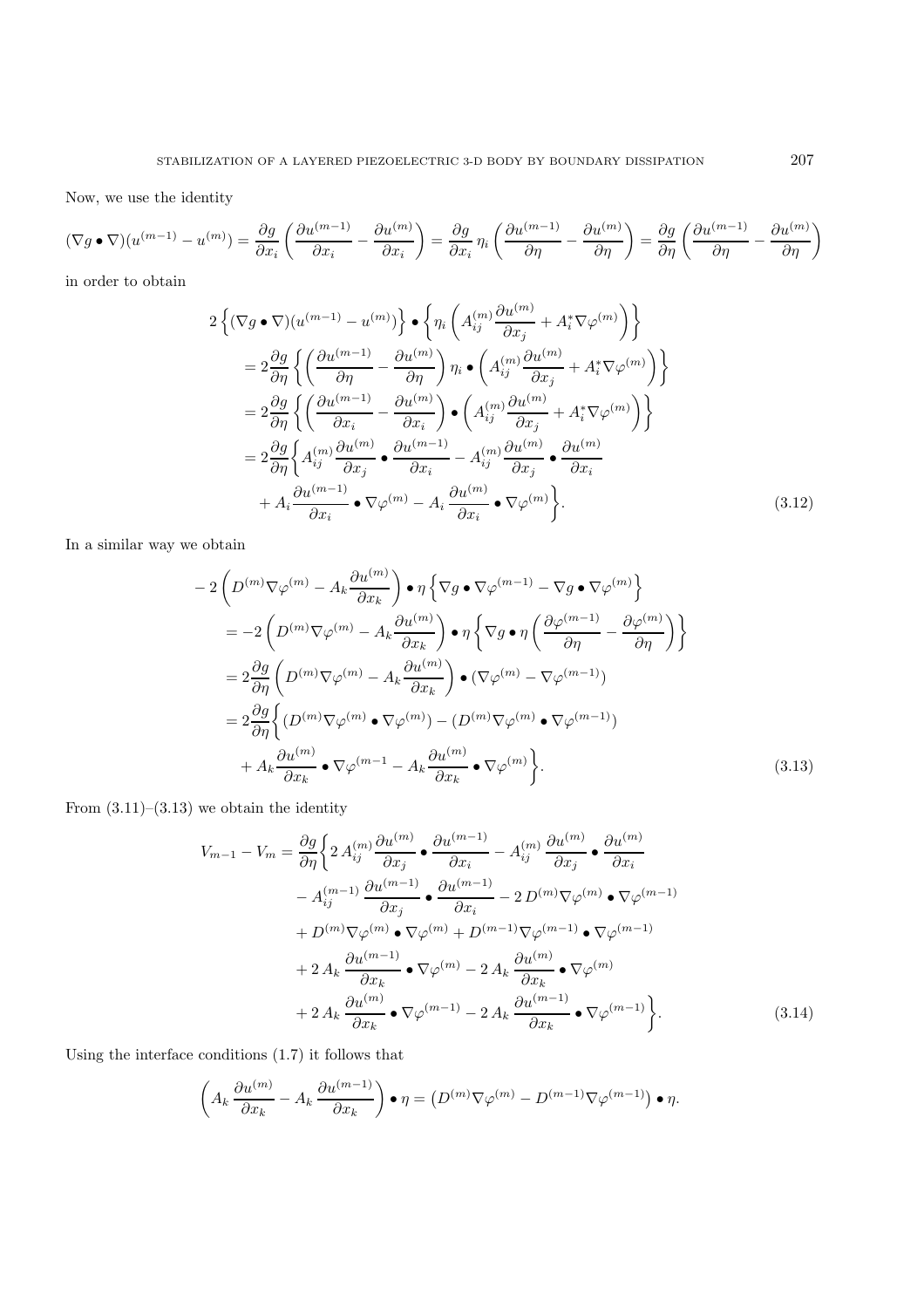Therefore

$$
2 \frac{\partial g}{\partial \eta} \Biggl\{ A_k \frac{\partial u^{(m-1)}}{\partial x_k} \bullet \nabla \varphi^{(m)} - A_k \frac{\partial u^{(m)}}{\partial x_k} \bullet \nabla \varphi^{(m)} + A_k \frac{\partial u^{(m)}}{\partial x_k} \bullet \nabla \varphi^{(m-1)} - A_k \frac{\partial u^{(m-1)}}{\partial x_k} \bullet \nabla \varphi^{(m-1)} \Biggr\}
$$
  
\n
$$
= 2 \frac{\partial g}{\partial \eta} \Biggl( A_k \frac{\partial u^{(m)}}{\partial x_k} - A_k \frac{\partial u^{(m-1)}}{\partial x_k} \Biggr) \bullet \Biggl( \nabla \varphi^{(m-1)} - \nabla \varphi^{(m)} \Biggr)
$$
  
\n
$$
= 2 \frac{\partial g}{\partial \eta} \Biggl( A_k \frac{\partial u^{(m)}}{\partial x_k} - A_k \frac{\partial u^{(m-1)}}{\partial x_k} \Biggr) \bullet \eta \Biggl\{ \frac{\partial \varphi^{(m-1)}}{\partial \eta} - \frac{\partial \varphi^{(m)}}{\partial \eta} \Biggr\}
$$
  
\n
$$
= 2 \frac{\partial g}{\partial \eta} \Biggl( D^{(m)} \nabla \varphi^{(m)} - D^{(m-1)} \nabla \varphi^{(m-1)} \Biggr) \bullet \eta \Biggl\{ \frac{\partial \varphi^{(m-1)}}{\partial \eta} - \frac{\partial \varphi^{(m)}}{\partial \eta} \Biggr\}
$$
  
\n
$$
= 2 \frac{\partial g}{\partial \eta} \Biggl( D^{(m)} \nabla \varphi^{(m)} - D^{(m-1)} \nabla \varphi^{(m-1)} \Biggr) \bullet \Biggl\{ \nabla \varphi^{(m-1)} - \nabla \varphi^{(m)} \Biggr\}
$$
  
\n
$$
= 2 \frac{\partial g}{\partial \eta} \Biggl\{ - D^{(m)} \nabla \varphi^{(m)} \bullet \nabla \varphi^{(m)} + D^{(m)} \nabla \varphi^{(m)} \bullet \nabla \varphi^{(m-1)} \Biggr\}.
$$
  
\n
$$
= D^{(m-1)} \nabla \varphi^{(m-1)} \bullet \nabla \varphi^{(m-1)} + D^{(m-1)} \nabla \varphi^{(m-
$$

From  $(3.14)$  and  $(3.15)$  we deduce that

$$
V_{m-1} - V_m = \frac{\partial g}{\partial \eta} \left\{ 2 A_{ij}^{(m)} \frac{\partial u^{(m)}}{\partial x_j} \bullet \frac{\partial u^{(m-1)}}{\partial x_i} - A_{ij}^{(m)} \frac{\partial u^{(m)}}{\partial x_j} \bullet \frac{\partial u^{(m)}}{\partial x_i} - A_{ij}^{(m-1)} \frac{\partial u^{(m-1)}}{\partial x_j} \bullet \frac{\partial u^{(m-1)}}{\partial x_i} - D^{(m)} \nabla \varphi^{(m)} \bullet \nabla \varphi^{(m)} - D^{(m-1)} \nabla \varphi^{(m-1)} \bullet \nabla \varphi^{(m-1)} \bullet \nabla \varphi^{(m-1)} \bullet \nabla \varphi^{(m)} \right\}.
$$
\n(3.16)

The conclusion of Lemma 3.1 follows from (3.16) observing the validity of the identities

$$
A_{ij}^{(m)} \frac{\partial u^{(m)}}{\partial x_j} \bullet \frac{\partial u^{(m)}}{\partial x_i} + A_{ij}^{(m-1)} \frac{\partial u^{(m-1)}}{\partial x_j} \bullet \frac{\partial u^{(m-1)}}{\partial x_i} - 2 A_{ij}^{(m)} \frac{\partial u^{(m)}}{\partial x_j} \bullet \frac{\partial u^{(m-1)}}{\partial x_i}
$$

$$
= \left( A_{ij}^{(m-1)} - A_{ij}^{(m)} \right) \frac{\partial u^{(m-1)}}{\partial x_j} \bullet \frac{\partial u^{(m-1)}}{\partial x_i}
$$

$$
+ A_{ij}^{(m)} \left( \frac{\partial u^{(m)}}{\partial x_j} - \frac{\partial u^{(m-1)}}{\partial x_j} \right) \bullet \left( \frac{\partial u^{(m)}}{\partial x_i} - \frac{\partial u^{(m-1)}}{\partial x_i} \right)
$$

and

$$
\begin{split} D^{(m)}\nabla\varphi^{(m)}\bullet\nabla\varphi^{(m)}+D^{(m-1)}\nabla\varphi^{(m-1)}\bullet\nabla\varphi^{(m-1)}-2D^{(m-1)}\nabla\varphi^{(m-1)}\bullet\nabla\varphi^{(m)}\\ =D^{(m-1)}\left(\nabla\varphi^{(m-1)}-\nabla\varphi^{(m)}\right)\bullet\left(\nabla\varphi^{(m-1)}-\nabla\varphi^{(m)}\right)+(D^{(m)}-D^{(m-1)})\nabla\varphi^{(m)}\bullet\nabla\varphi^{(m)}. \quad\square\nabla\varphi^{(m)}\end{split}
$$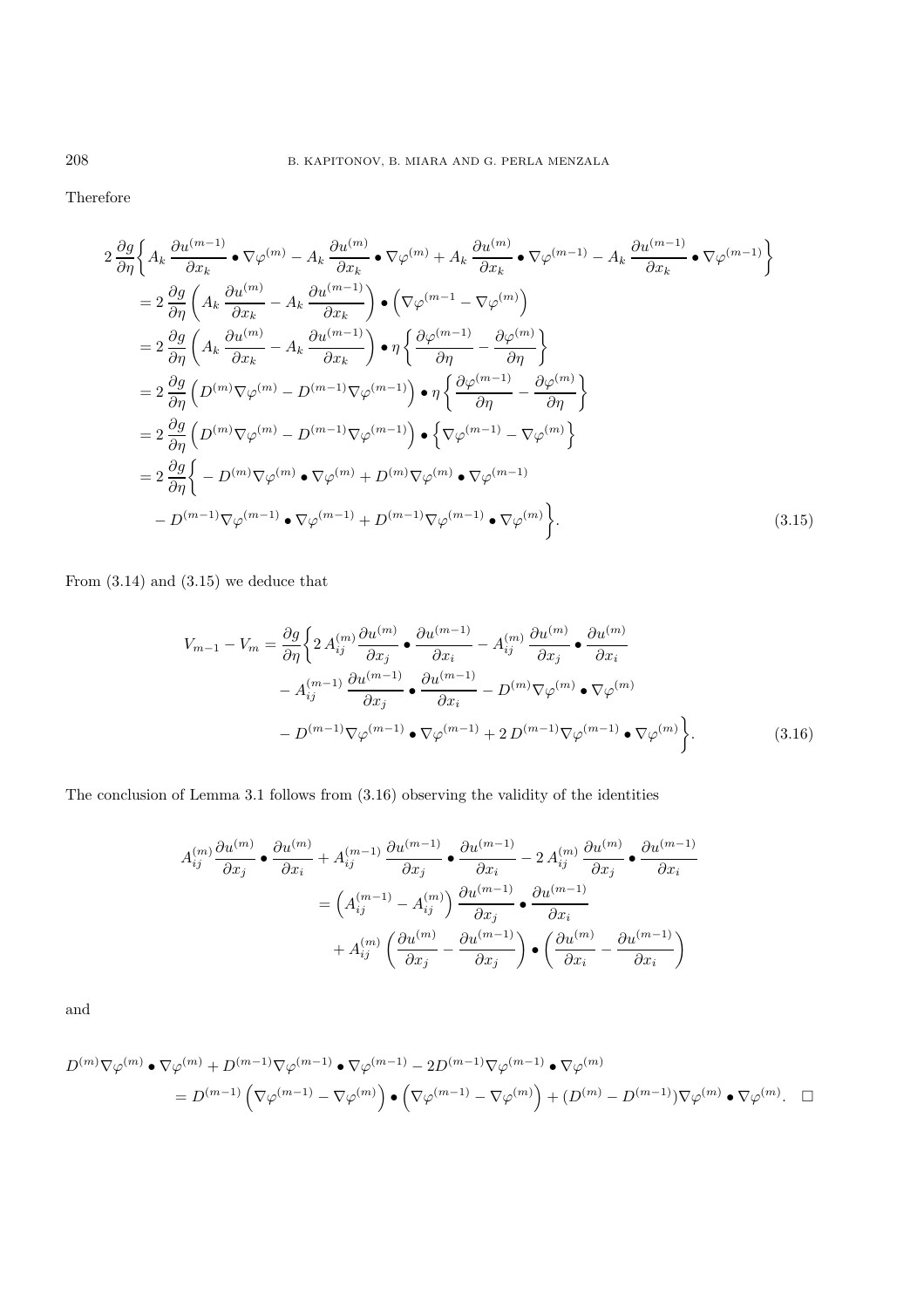Let us choose a convenient function  $g(x)$ : Let  $\Phi(x)$  be a solution of the elliptic problem

$$
\begin{cases}\n\Delta \Phi = 1 & \text{in } \Omega \\
\frac{\partial \Phi}{\partial \eta} = 2 \frac{\text{Vol}(\Omega)}{\text{area}(S_0)} & \text{on } S_0 \\
\frac{\partial \Phi}{\partial \eta} = -\frac{\text{Vol}(\Omega)}{\text{area}(S_1)} & \text{on } S_1\n\end{cases}
$$
\n(3.17)

which admits a solution  $\Phi(x) \in C^2(\Omega) \cap C^1(\overline{\Omega})$ . Let  $\delta > 0$ ,  $x_0 \in \mathbb{R}^3$  (to be chosen later) and define

$$
g(x) = \delta \Phi(x) + \frac{1}{2} |x - x_0|^2.
$$
 (3.18)

Now we concentrate our discussion in estimating the term  $\Sigma$  $m=0$  $\int_0^1 \int_{\Omega_m} J_m \, \mathrm{d}x \mathrm{d}t$  in (3.8).

**Lemma 3.** *Under the assumptions of Lemma 2 Hypothesis 1 and choosing*  $g(x)$  *as in (3.18)* we have

$$
\sum_{m=0}^{n} \int_{0}^{T} \int_{\Omega_{m}} J_{m} \, \mathrm{d}x \mathrm{d}t \leq \delta \, \tilde{c} \int_{0}^{T} E(t) \, \mathrm{d}t
$$

*for any*  $\delta > 0$  *and some positive constant*  $\tilde{c}$  *which depends only on*  $\Phi$  *and the norms of the matrices*  $A_{ij}$ *,*  $A_i$ *and* D*.*

*Proof.* The index m will be omitted in order to simplify notations. With our choice of  $g(x)$ , straightforward calculations show that  $J_m$  (given by  $(3.7)$ ) can be written as

$$
J_m = 2\delta \left\{ A_k \frac{\partial u}{\partial x_k} - \frac{\partial^2 \Phi}{\partial x_i \partial x_k} A_k \frac{\partial u}{\partial x_i} - \left( A_k \frac{\partial u}{\partial x_k} \bullet \nabla \right) \nabla \Phi \right\} \bullet \nabla \varphi
$$
  
+ 
$$
2\delta \left\{ \left( A_{ij} \frac{\partial u}{\partial x_j} \bullet \frac{\partial u}{\partial x_i} \right) - \frac{\partial^2 \Phi}{\partial x_p \partial x_i} A_{ij} \frac{\partial u}{\partial x_j} \bullet \frac{\partial u}{\partial x_p} + \frac{\partial^2 \Phi}{\partial x_i \partial x_k} d_{ij} \frac{\partial \varphi}{\partial x_j} \frac{\partial \varphi}{\partial x_k} \right\}
$$
  
- 
$$
\delta \left\{ |u_t|^2 + A_{ij} \frac{\partial u}{\partial x_j} \bullet \frac{\partial u}{\partial x_i} + D \nabla \varphi \bullet \nabla \varphi \right\}.
$$
 (3.19)

Let us estimate each term on the right hand side of (3.19). We consider  $v_i = \frac{\partial^2 \Phi}{\partial x_p \partial x_i} \frac{\partial u}{\partial x_p}$  and  $\varepsilon > 0$ , then, we can write can write

$$
-2 A_{ij} \frac{\partial u}{\partial x_j} \bullet v_i = -A_{ij} \left( \sqrt{\varepsilon} \frac{\partial u}{\partial x_j} + \frac{1}{\sqrt{\varepsilon}} v_j \right) \bullet \left( \sqrt{\varepsilon} \frac{\partial u}{\partial x_i} + \frac{1}{\sqrt{\varepsilon}} v_i \right) + \varepsilon A_{ij} \frac{\partial u}{\partial x_j} \bullet \frac{\partial u}{\partial x_i} + \varepsilon^{-1} A_{ij} v_j \bullet v_i \leq \varepsilon A_{ij} \frac{\partial u}{\partial x_j} \bullet \frac{\partial u}{\partial x_i} + \varepsilon^{-1} A_{ij} v_j \bullet v_i
$$
\n(3.20)

because  $A_{ij}$  satisfies Assumption 2) in Hypothesis 1.

Let  $c_3$  and  $c_4$  be the following numbers

$$
c_3 = \max_{\substack{x \in \overline{\Omega} \\ i,j=1,2,3}} ||A_{ij}(x)||, \qquad c_4 = \max_{\substack{x \in \overline{\Omega} \\ i,j=1,2,3}} \left| \frac{\partial^2 \Phi(x)}{\partial x_i \partial x_j} \right|,
$$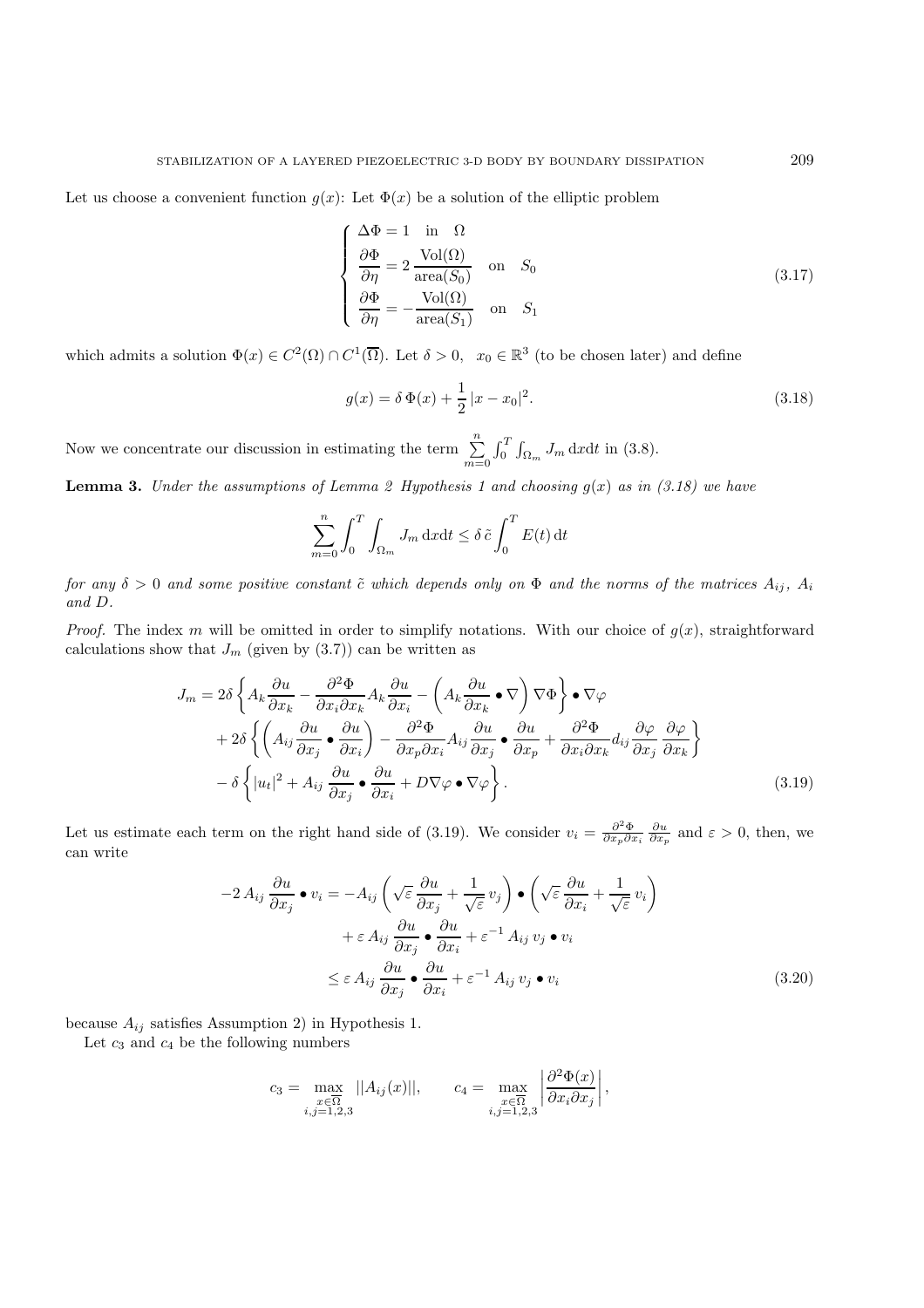where  $||A_{ij}||$  denotes the norm of the matrix  $A_{ij}$ . With the above notations, we have

$$
|v_i| \le C_4 \sum_{j=1}^3 \left| \frac{\partial u}{\partial x_j} \right|
$$

and

$$
|A_{ij}v_j \bullet v_i| \le ||A_{ij}|| |v_j| |v_i| \le c_3 \left(\sum_{j=1}^3 |v_j|\right)^2
$$
  
\n
$$
\le 9 c_3 c_4^2 \left\{\sum_{i=1}^3 \left|\frac{\partial u}{\partial x_i}\right|\right\}^2 \le 27 c_3 c_4^2 \sum_{i=1}^3 \left|\frac{\partial u}{\partial x_i}\right|^2
$$
  
\n
$$
\le 27 c_1^{-1} c_3 c_4^2 A_{ij} \frac{\partial u}{\partial x_j} \bullet \frac{\partial u}{\partial x_i}
$$
\n(3.21)

where  $c_1 > 0$  is as in item 2) of Hypothesis 1.

From (3.20) and (3.21) we obtain the inequality

$$
-2\delta \frac{\partial^2 \Phi}{\partial x_p \partial x_i} A_{ij} \frac{\partial u}{\partial x_j} \bullet \frac{\partial u}{\partial x_p} \le \delta (\varepsilon + 27(\varepsilon c_1)^{-1} c_3 c_4^2) A_{ij} \frac{\partial u}{\partial x_j} \bullet \frac{\partial u}{\partial x_i}.
$$
(3.22)

Similarly, we estimate

$$
2\delta \frac{\partial^2 \Phi}{\partial x_i \partial x_k} d_{ij} \frac{\partial \varphi}{\partial x_j} \frac{\partial \varphi}{\partial x_k} \le \delta \varepsilon_1 D \nabla \varphi \bullet \nabla \varphi + \delta \varepsilon_1^{-1} D \psi \bullet \psi
$$

for any  $\varepsilon_1 > 0$  where  $\psi_i = \frac{\partial^2 \Phi}{\partial x_i \partial x_k} \frac{\partial \varphi}{\partial x_k}$ ,  $\psi = (\psi_1, \psi_2, \psi_3)$  in order to obtain

$$
2\delta \frac{\partial^2 \Phi}{\partial x_i \partial x_k} d_{ij} \frac{\partial \varphi}{\partial x_j} \frac{\partial \varphi}{\partial x_k} \le \delta(\varepsilon_1 + 9(d_0 \varepsilon_1)^{-1} c_5 c_4^2) D \nabla \varphi \bullet \nabla \varphi \tag{3.23}
$$

where  $d_0 > 0$  is as in Hypothesis 1 and  $c_5 = ||D||$ .

Following the same reasoning as above we get the estimates

$$
-2\delta \nabla \varphi \bullet \left(A_k \frac{\partial u}{\partial x_k} \bullet \nabla\right) \nabla \Phi \le \delta \left(3\varepsilon_2 d_0^{-1} c_4^2 D \nabla \varphi \bullet \nabla \varphi\right) + \delta \left(3(c_0\varepsilon_2)^{-1} c_6^2 A_{ij} \frac{\partial u}{\partial x_j} \bullet \frac{\partial u}{\partial x_i}\right) \tag{3.24}
$$

where  $\varepsilon_2 > 0$  and  $c_6 = \max_{1 \leq k \leq 1}$  $\max_{k=1,2,3} ||A_k||.$ 

Also

$$
2\delta \nabla \varphi \bullet A_k \frac{\partial u}{\partial x_k} \le \delta \left( \varepsilon_3 d_0^{-1} c_6 D \nabla \varphi \bullet \nabla \varphi + 3c_6 (c_0 \varepsilon_3)^{-1} A_{ij} \frac{\partial u}{\partial x_j} \bullet \frac{\partial u}{\partial x_i} \right)
$$
  

$$
-2\delta \nabla \varphi \bullet \frac{\partial^2 \Phi}{\partial x_i \partial x_k} A_k \frac{\partial u}{\partial x_i} \le \delta \left( \varepsilon_4 d_0^{-1} c_6 D \nabla \varphi \bullet \nabla \varphi
$$
  

$$
+ 27 (c_0 \varepsilon_4)^{-1} c_6 c_4^2 A_{ij} \frac{\partial u}{\partial x_j} \bullet \frac{\partial u}{\partial x_i} \right)
$$
(3.26)

for any  $\varepsilon_3 > 0$  and  $\varepsilon_4 > 0$ .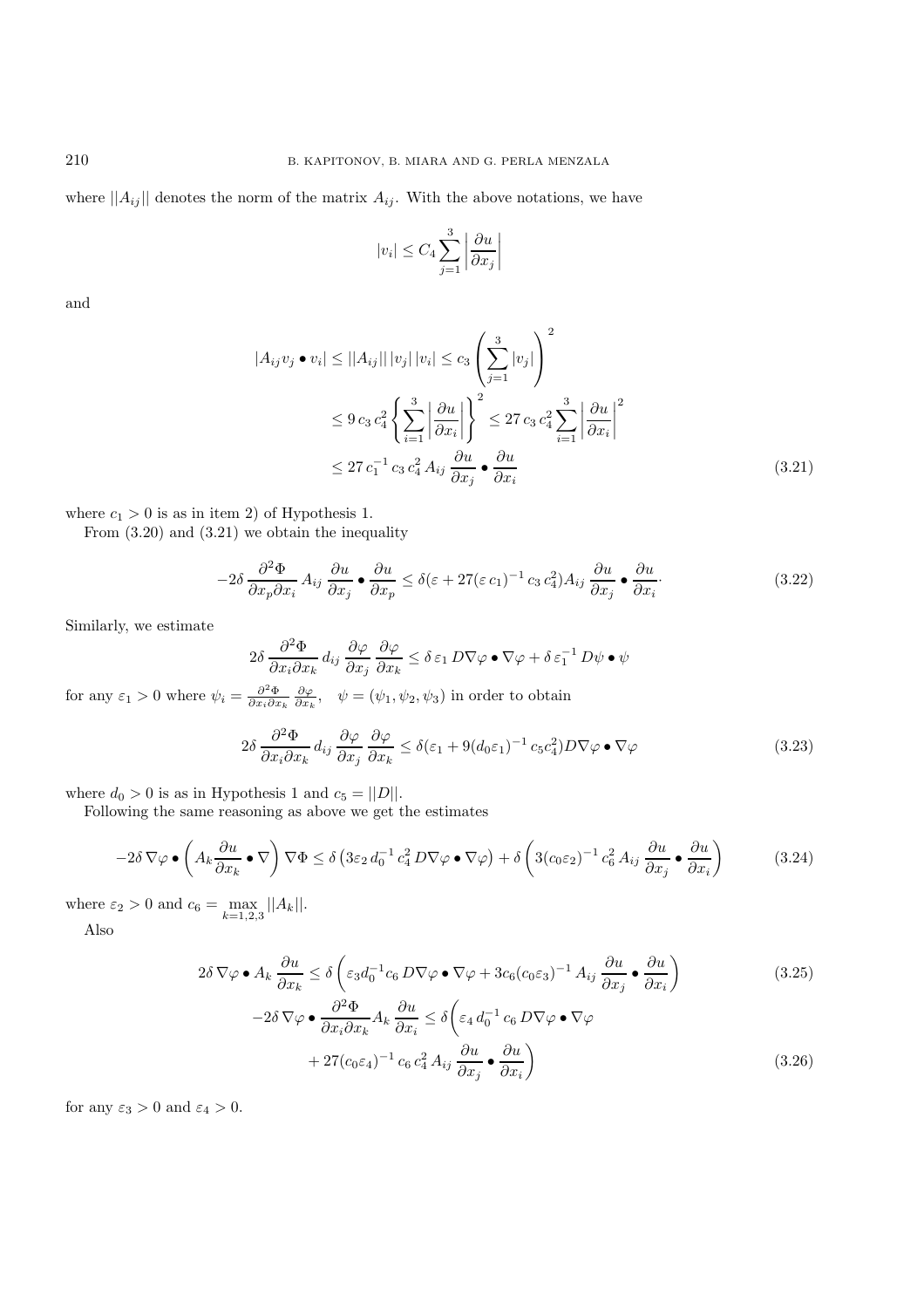From the above estimates  $(3.22)$ – $(3.26)$  we deduce from  $(3.19)$  that

$$
J_m \le \delta \left\{ c_7 A_{ij} \frac{\partial u}{\partial x_j} \bullet \frac{\partial u}{\partial x_i} + c_8 D \nabla \varphi \bullet \nabla \varphi \right\} - \delta \left\{ |u_t|^2 + A_{ij} \frac{\partial u}{\partial x_j} \bullet \frac{\partial u}{\partial x_i} + D \nabla \varphi \bullet \nabla \varphi \right\}
$$
(3.27)

where  $c_7$  and  $c_8$  are positive constants. Integration of inequality (3.27) in  $\Omega_m \times (0, T)$  and adding in m completes the proof of Lemma 3.2 by taking  $\tilde{c} = \max\{c_7, c_8\}$ the proof of Lemma 3.2 by taking  $\tilde{c} = \max\{c_7, c_8\}.$ 

From now on we fix  $\delta_0 > 0$  such that  $\delta_0 \tilde{c} < 1$  where  $\tilde{c}$  is as in Lemma 3.2. Thus, we will work with the auxiliary function

$$
g(x) = \delta_0 \Phi(x) + \frac{1}{2} |x - x_0|^2.
$$

Our next goal is to estimate the surface integrals (over  $S_0 \times (0,T)$  and  $S_1 \times (0,T)$  in (3.8)).

Now, we will impose geometric conditions on  $\Omega$  and  $\Gamma_m$ .

**Hypothesis 2.** There exists a point  $x_0 \in \mathbb{R}^3$  such that

a)  $(x - x_0) \bullet \eta > -2\delta_0 \frac{\text{Vol}(\Omega)}{\text{area}(S_0)}$  for all  $x \in S_0$ b)  $(x - x_0) \bullet \eta \leq \delta_0 \frac{\text{Vol}(\Omega)}{\text{Spec}(S)}$  $\frac{\text{res}(3)}{\text{area}(S_1)}$ , for all  $x \in S_1$ c)  $\delta_0 \frac{\partial \Phi}{\partial \eta} + (x - x_0) \bullet \eta \ge 0$  for all  $x \in \Gamma_m$ 

 $m = 1, 2, \ldots, n$ , where  $\eta = \eta(x)$  denotes the unit outward normal to  $S_0, S_1$  or  $\Gamma_m$ .

**Remark 1.** We note that the above assumptions on Hypothesis 2 are valid when  $\delta_0 = 0$  for star-shaped surfaces  $S_1, \Gamma_1, \Gamma_2, \ldots, \Gamma_n$  and strongly star-shaped surface  $S_0$ , *i.e.* 

$$
(x - x_0) \bullet \eta > 0, \quad \forall x \in S_0.
$$

Moreover, if  $\Gamma_1, \Gamma_2, \ldots, \Gamma_n$  are strongly star-shaped with respect to a point  $x_0$ , then the above conditions hold with  $\delta_0 > 0$  for a class of domains which includes star-shaped domains.

Let  $\lambda_0 > 0$  be such that

$$
\frac{\partial g}{\partial \eta} \ge \lambda_0 |\nabla g| \quad \text{for any} \quad x \in S_0
$$

which is possible since  $\frac{\partial g}{\partial \eta} = \delta_0 \frac{\text{Vol}(\Omega)}{\text{Area}(S_0)} + (x - x_0) \bullet \eta > 0$  on  $S_0$  and  $S_0$  is compact. Using the boundary conditions  $(1.5)$ – $(1.6)$  we find that

$$
V_n = -\frac{\partial}{\partial t} \left\{ \alpha |u|^2 \right\} - \left[ 2\alpha (t + t_0) - \frac{\partial g}{\partial \eta} \right] |u_t|^2 - \frac{\partial g}{\partial \eta} \left\{ A_{pq} \frac{\partial u}{\partial x_q} \bullet \frac{\partial u}{\partial x_p} + D \nabla \varphi \bullet \nabla \varphi \right\} - 2\alpha u_t \bullet (\nabla g \bullet \nabla) u \tag{3.28}
$$

on  $S_0$ . Also

$$
V_0 = \frac{\partial g}{\partial \eta} \left\{ \left( A_{ij} \frac{\partial u}{\partial x_j} \bullet \frac{\partial u}{\partial x_i} \right) + (D \nabla \varphi \bullet \nabla \varphi) \right\} \quad \text{on} \quad S_1. \tag{3.29}
$$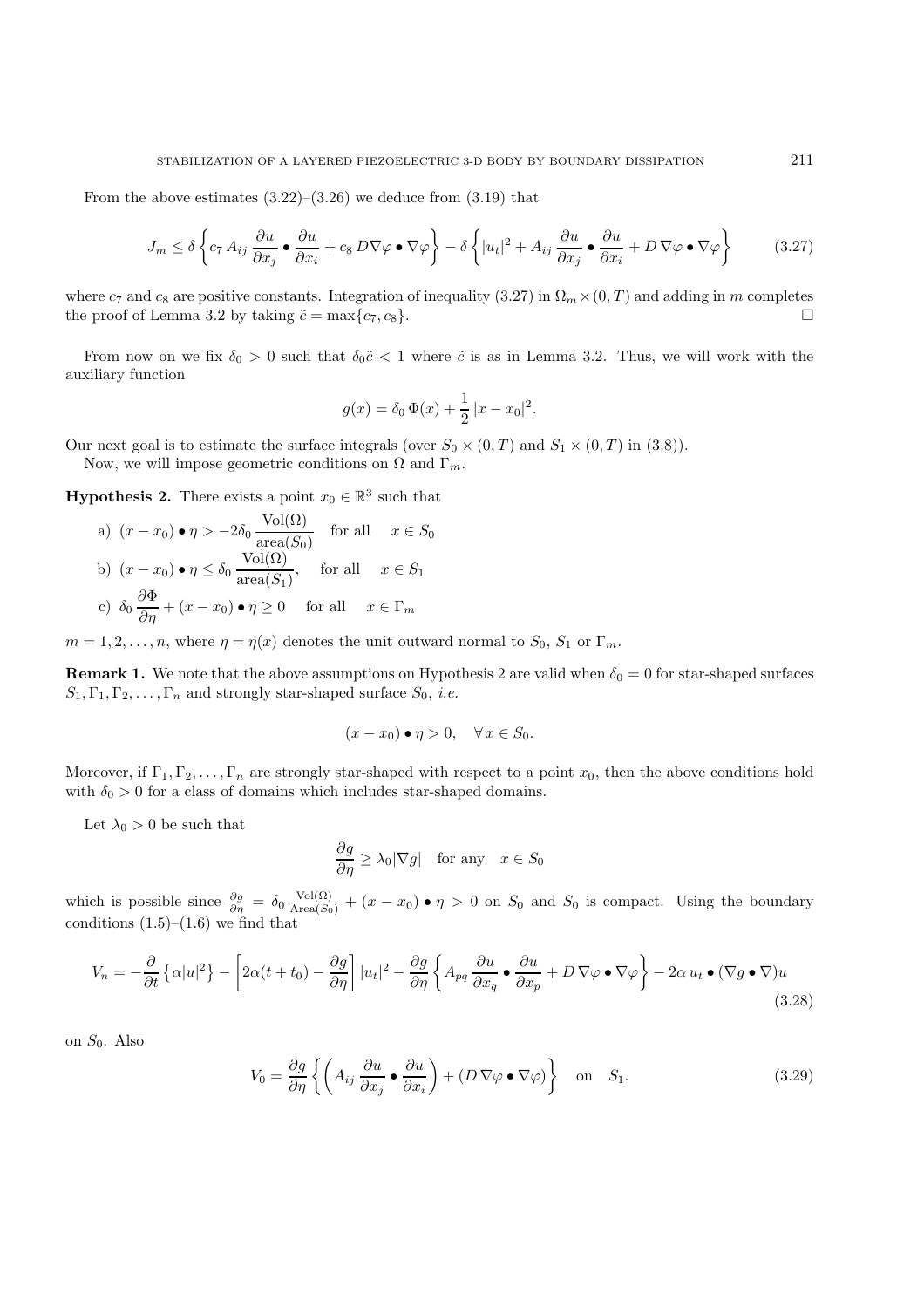Observe that

$$
-2\alpha u_t \bullet (\nabla g \bullet \nabla)u \le 2\alpha |u_t| |(\nabla g \bullet \nabla)u| \le \alpha \varepsilon_0^{-1} |u_t|^2 |\nabla g| + \alpha \varepsilon_0 |\nabla g| \left(\sum_{i=1}^3 |\nabla u_i|^2\right)
$$
  

$$
\le \alpha \varepsilon_0^{-1} |\nabla g| |u_t|^2 + \alpha \varepsilon_0 c_1^{-1} |\nabla g| A_{ij} \frac{\partial u}{\partial x_j} \bullet \frac{\partial u}{\partial x_i}
$$
(3.30)

for any  $\varepsilon_0 > 0$  where  $c_1 > 0$  is as in Hypothesis 1.

Let  $\varepsilon_0 = c_1 \lambda_0 \gamma_1^{-1}$  where  $\gamma_1 = \max_{\pi \in S}$  $\alpha(x)$ . It follows from (3.28) and (3.30) that

 $x \in S_0$ 

$$
V_n \leq -\frac{\partial}{\partial t} \left\{ \alpha |u|^2 \right\} - \left[ 2\alpha (t + t_0) - \frac{\partial g}{\partial \eta} - \alpha \gamma_1 (c_1 \lambda_0)^{-1} |\nabla g| \right] |u_t|^2 \tag{3.31}
$$

on  $S_0$ . We choose  $t_0 > 0$  large enough so that  $\left[2\alpha(t+t_0) - \frac{\partial g}{\partial \eta} - \alpha \gamma_1(c_1\lambda_0)^{-1}|\nabla g|\right] > 0$  for any  $t \ge 0$  and  $x \in S_0$ . Also from Hypothesis 2 we obtain that

$$
V_0 \le 0 \quad \text{on} \quad S_1. \tag{3.32}
$$

The following inequality can be proved by standard arguments

$$
2\sum_{m=0}^{n} \int_{\Omega_m} u_t^{(m)} \bullet \left\{ (\nabla g \bullet \nabla) u^{(m)} + u^{(m)} \right\} dx + \int_{S_0} \alpha |u|^2 d\Gamma
$$
  

$$
\leq c_{10} \sum_{m=0}^{n} \int_{\Omega_m} \left[ |u_t^{(m)}|^2 + A_{ij}^{(m)} \frac{\partial u^{(m)}}{\partial x_j} \bullet \frac{\partial u^{(m)}}{\partial x_i} \right] dx \leq c_{10} E(t) \quad (3.33)
$$

for some positive constant  $c_{10}$  (which can be chosen as  $c_{10} = \max\{2, c_1^{-1}(k + \max_{\overline{z}}\overline{z})\}$  $x \in \Omega$  $|\nabla g(x)|$ } where  $k > 0$  is such that

$$
\sum_{m=0}^n \int_{\Omega_m} |u^{(m)}|^2 \,\mathrm{d} x + \int_{S_0} \alpha |u|^2 \,\mathrm{d} \Gamma \le k \sum_{m=0}^n \int_{\Omega_m} |\nabla u_i^{(m)}|^2 \,\mathrm{d} x
$$

where  $u^{(m)} = (u_1^{(m)}, u_2^{(m)}, u_3^{(m)}) \in [H^1(\Omega_m)]^3$  with  $u^{(m-1)} = u^{(m)}$  on  $\Gamma_m$ ,  $m = 1, 2, ..., n$ .)

**Hypothesis 3.** The coefficients of system  $(1.2)$ – $(1.3)$  satisfy the following monotonicity conditions

$$
\left(A_{ij}^{(m-1)} - A_{ij}^{(m)}\right)v_j \bullet v_i \ge 0 \quad \text{for any} \quad v_i \in \mathbb{R}^3, \ 1 \le m \le n
$$

$$
\left(D^{(m)} - D^{(m-1)}\right)v \bullet v \ge 0 \quad \text{for any} \quad v \in \mathbb{R}^3, \ 1 \le m \le n.
$$

**Theorem 3.1.** *Let us assume Hypothesis 1, 2 and 3. Let*  $\{u, \varphi\}$  *be the unique solution of problem (1.2)–(1.9) as shown in Section 2. Then, there exists positive constants* c *and* w *such that*

$$
E(t) \le c \exp(-wt)E(0) \quad \forall t \ge 0
$$

*where*  $E(t)$  *is given by (1.10).*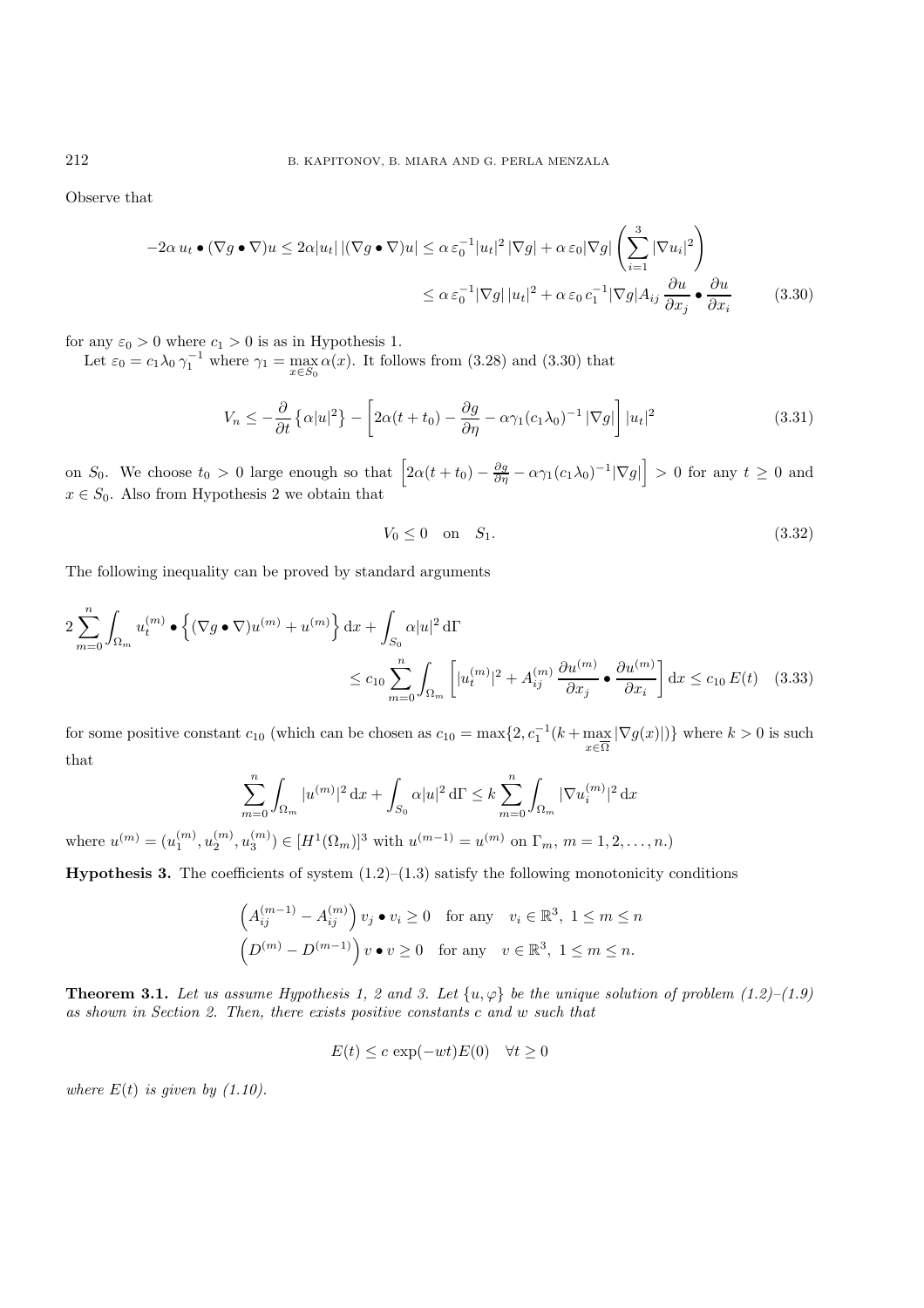*Proof.* It follows from identity  $(3.8)$  using Lemmas 3.1 and 3.2 together with  $(3.31)$ ,  $(3.32)$ ,  $(3.33)$  and Hypothesis 3 that

$$
(T + t_0)E(T) \le (2c_{10} + t_0)E(0) + \delta_0 \tilde{c} \int_0^T E(t)dt
$$
\n(3.34)

where  $\delta_0 \tilde{c} < 1$  (as in Lem. 3.2), holds for any  $T > 0$ .

Let us denote by  $h(T)$  the right hand side of (3.34). Clearly  $\frac{h'(T)}{h(T)} \leq \frac{\delta_0 \tilde{c}}{T+t_0}$  therefore  $h(T) \leq \frac{(T+t_0)^p}{t_0^p} h(0)$ where  $p = \delta_0 \tilde{c} < 1$ . Returning to (3.34) we obtain that

$$
E(T) \le \frac{c_{11}}{(T + t_0)^{1 - p}} E(0)
$$
\n(3.35)

where  $c_{11} = (2c_{10} + t_0)t_0^{-p}$ . Now, we choose  $T = T > 0$  large enough in (3.35) so that  $T^* = \frac{c_{11}}{(\tilde{T}+t_0)^{1-p}} < 1$ . The semigroup (see Pazy [15]) property implies the conclusion of Theorem 3.1.

### 4. APPLICATION: EXACT CONTROLLABILITY

In this section, we use the main result obtained above in order to prove exact boundary controllability to an arbitrary state of solutions of  $(1.2)$ – $(1.9)$  where instead of the first boundary condition in  $(1.5)$  we consider

$$
\left(A_{ij}\frac{\partial u}{\partial x_j} + A_i^* \nabla \varphi\right) \eta_i = h(x,t) \quad \text{on} \quad S_0 \times [0,+\infty)
$$
\n(4.1)

where  $f = (u_0, u_1)$  (in (1.4)) is an arbitrary element of the space X (defined in Sect. 2). The formulation of the exact boundary control for the above system is the following: given the initial distribution  $f = (u_0, u_1)$ , a time  $T > 0$  and a desired terminal state  $g = (g_1, g_2)$ , find a vector-valued function  $h = h(x, t)$  such that the solution of  $(1.2)$ – $(1.9)$  with condition  $(4.1)$  instead of the first boundary condition in  $(1.5)$ , satisfies the conditions

$$
u(x,T) = g_1(x),
$$
  $u_t(x,T) = g_2(x).$ 

Let  $\{U(t)\}_{t>0}$  be the semigroup associated with problem  $(1.2)–(1.9)$  (with condition  $(4.1)$  instead of the first boundary condition in  $(1.5)$ ). Consider the following equation in X:

$$
w - U^*(T)U(T)w = f - U^*(T)g.
$$

The operator  $F(T) = U^*(T)U(T)$  takes X into itself and  $||F(T)|| < 1$  for any  $T > T^*$  where  $T^*$  was chosen in the proof of Theorem 3.1 as  $T^* = \frac{c_{11}}{T(t_0)^{1-p}}$  with T large enough so that  $T^* < 1$ . Thus, we can solve this equation for any f and  $g \in Y$  with w satisfying

$$
||w|| \leq C(||f|| + ||g||).
$$

Consequently, if we choose  $w = (I - F(T))^{-1}(f - U^{*}(T)g)$  where I denotes the identity and set

$$
V(x,t) = U(t)w - U^*(T-t)(U(T)w - g) \equiv (\tilde{u}, \tilde{v}) - (\tilde{\tilde{u}}, \tilde{\tilde{v}}).
$$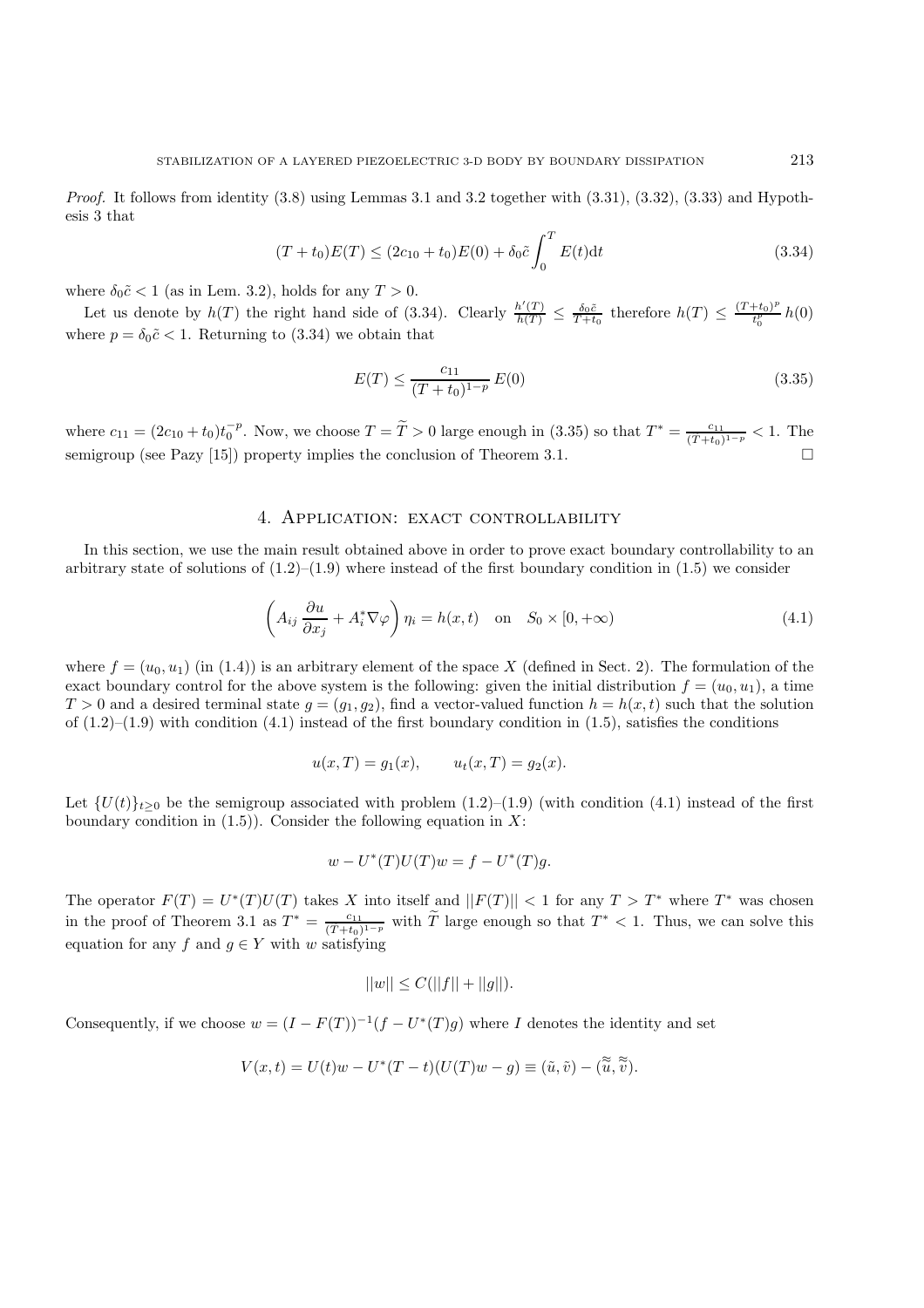It follows that

$$
V(x,0) = f(x), \qquad V(x,T) = g(x)
$$

and  $(u, v) = V(x, t)$  is a weak solution of  $(1.2)$ – $(1.9)$  (with condition  $(4.1)$  instead of the first boundary condition in (1.5)) with  $h(x,t) = -\alpha(\tilde{v} + \tilde{\tilde{v}})$ . We observe that by the energy identity

$$
||h||_{L^{2}(S_0 \times (0,T))}^{2} \leq C(||f||_{X}^{2} + ||g||_{X}^{2}).
$$

Thus, we arrive to the following assertion:

**Theorem 4.1.** *Assume that*  $\Omega$ ,  $\Gamma_m$  *and the coefficients satisfy the assumptions of Theorem 3.1. Then, for any*  $T > T^*$ , given any initial data  $f = (u_0, u_1) \in X$  and any  $g = (g_1, g_2) \in X$  there exists a control  $h(x, t) \in X$  $L^2(S_0 \times (0,T))$  *such that the corresponding solution of (1.2)–(1.9) (with the above mentioned modification in (1.5)) satisfies*

$$
u(x,T) = g_1(x),
$$
  $u_t(x,T) = g_2(x).$ 

*Moreover*

$$
||h||_{L^2(S_0 \times (0,T))} \leq C(||f||_X + ||g||_X)
$$

*for some positive constant*  $\widetilde{C}$ *.* 

## 5. Conclusions

In this work we consider a three-dimensional layered piezoelectric body with a dissipative mechanism effective at the boundary and appropriate transmission conditions at the interfaces. Using the multiplier technique we conclude that the total energy  $E(t)$  decays exponentially as  $t \to +\infty$ , provided that the coefficients of the model satisfy a monotonicity condition and the domain as well as the interfaces also satisfy geometric requirements. As an application of our result we deduce exact controllability of the system with boundary control via a classical result due to Russell [17].

*Acknowledgements*. We would like to express our thanks to the referees of this Journal for several suggestions which improved the final version of our manuscript. The first author (B.K.) was supported by a Grant of CNPq, Project 303981/03-2 (Brasil). The third author (G.P.M.) was partially supported by a Grant of CNPq and PRONEX (MCT, Brasil) and we acknowledge such important research support. The second author (B.M.) has been supported in part by the European Community's Human Potential Programme under contract "Smart systems", number HPRN-CT-2002- 00284.

#### **REFERENCES**

- [1] M. Akamatsu and G. Nakamura, Well-posedness of initial-boundary value problems for piezoelectric equations. Appl. Anal. **81** (2002) 129–141.
- [2] C. Bardos, G. Lebeau and J. Rauch, Sharp sufficient conditions for the observation control and stabilization of waves from the boundary. SIAM J. Control Optim. **30** (1992) 1024–1065.
- [3] N. Burq and G. Lebeau, Mesures de défaut de compacité, application au système de Lamé. Annals Scientifiques de l'École Normale Supérieure (4) **34** (2001) 817-870.
- [4] T. Duyckaerts, Stabilisation haute frequence d'équations aux dérivées partialles linéaires. Thèse de Doctorat, Université Paris XI-Orsay (2004).
- [5] J.N. Eringen and G.A. Maugin, Electrodynamics of continua. Vols. 1, 2, Berlin, Springer (1990).
- [6] T. Ikeda, Fundamentals of Piezoelectricity. Oxford University Press (1996).
- [7] B.V. Kapitonov and G. Perla Menzala, Energy decay and a transmission problem in electromagneto-elasticity. Adv. Diff. Equations **7** (2002) 819–846.